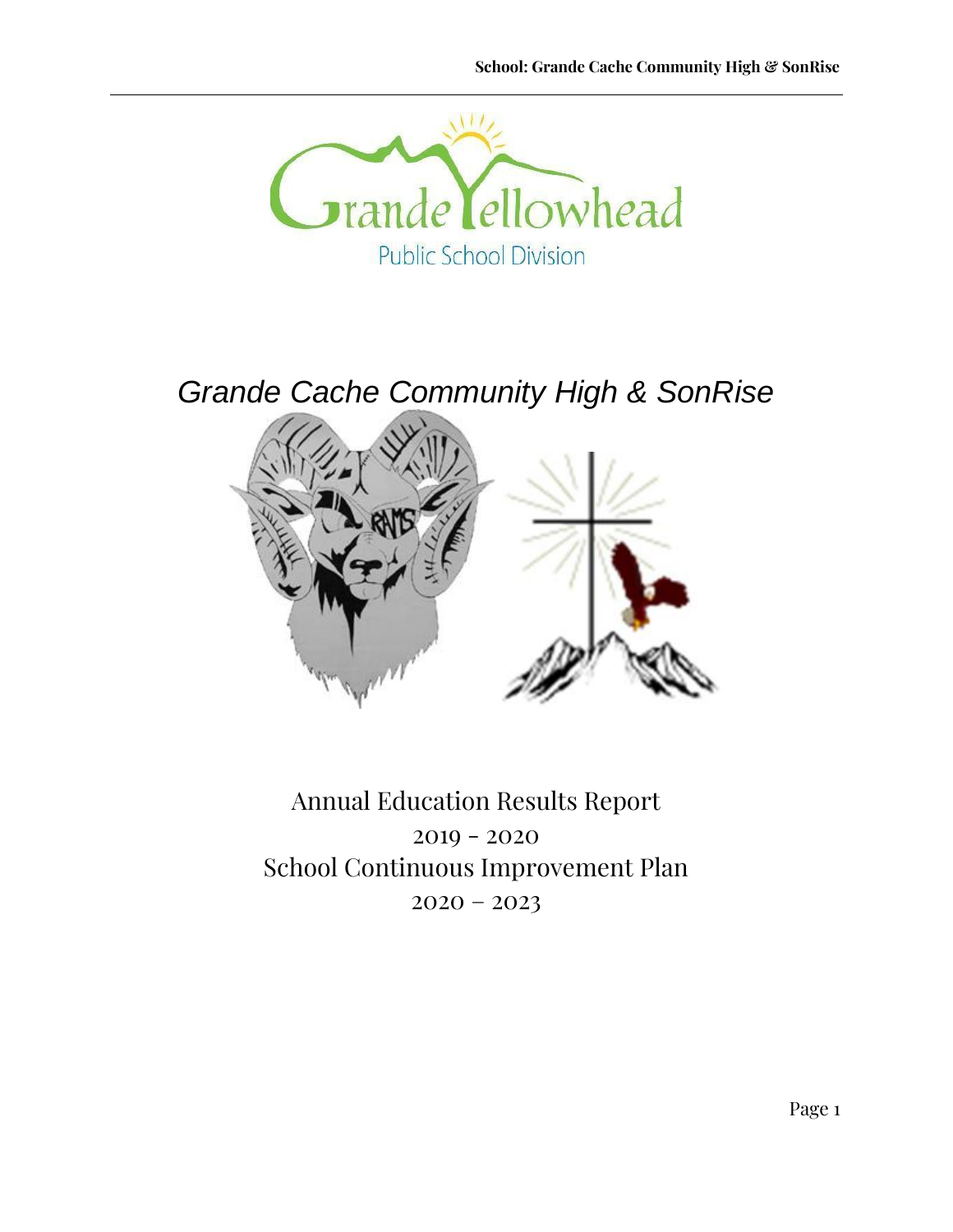

### **VISION**

Our school division endeavours to provide each student with the opportunity to fulfill their potential and pursue their dreams.

### **MISSION**

We nurture each student's education and well-being within an inclusive rural learning community.

### **PRIORITIES**

Student Learning ∙ Teaching & Leadership Excellence ∙ Community Engagement

### **CORE VALUES**

Integrity ∙ Trust ∙ Honesty ∙ Mutual Respect ∙ Courage ∙ Commitment

## **BELIEFS AND VALUES**

- The parent is the primary advocate of the child.
- Every individual has the right to a welcoming, caring, respectful, safe and inclusive learning environment.
- Rural communities contribute to the success of all our students.
- All students develop a passion for life-long learning, innovation and excellence.
- Learning is a shared responsibility between students, parents, schools and communities.
- Learners are well prepared for active citizenship.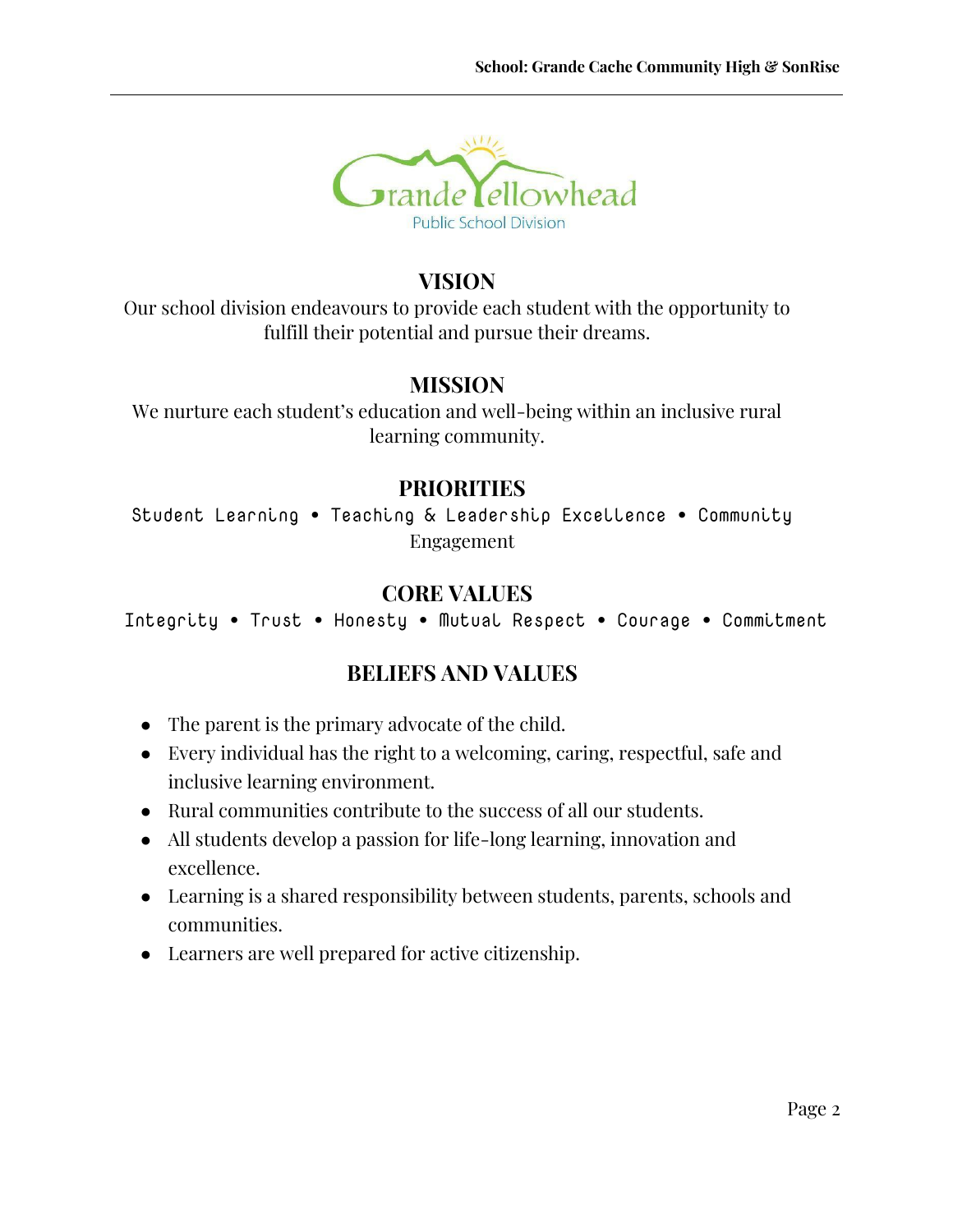# **Public Assurance**

The planning and reporting processes that school authorities use reflect the guiding principles, domains and enabling processes outlined in the Assurance Framework. Effective planning and results reporting occurs in a continuous improvement cycle and are integral to school authority accountability and assurance. The planning and reporting cycle (see graphic below) involves:

- Developing/updating plans based on results, contextual information and provincial direction,
- Incorporating stakeholder input based on engagement activities at various points throughout the process, as appropriate,
- Preparing budgets that allocate or re-direct resources to achieve priorities and meet responsibilities,
- Implementing research and practice-informed strategies to maintain or improve performance within and across domains and focused on student growth and achievement,
- Monitoring implementation and adjusting efforts as needed
- Measuring, analyzing and reporting results,
- Using results to identify areas for improvement and to develop strategies and targets for the next plan (i.e. evidence-informed decision making), and
- Communicating and engaging with stakeholders about school authority plans and results.

The Division recognizes its responsibility to keep stakeholders informed about accomplishments and work toward the plan priorities. The Division and its schools will keep its school communities and the public informed of progress throughout the year on strategies identified in the *School Continuous Improvement Plan*.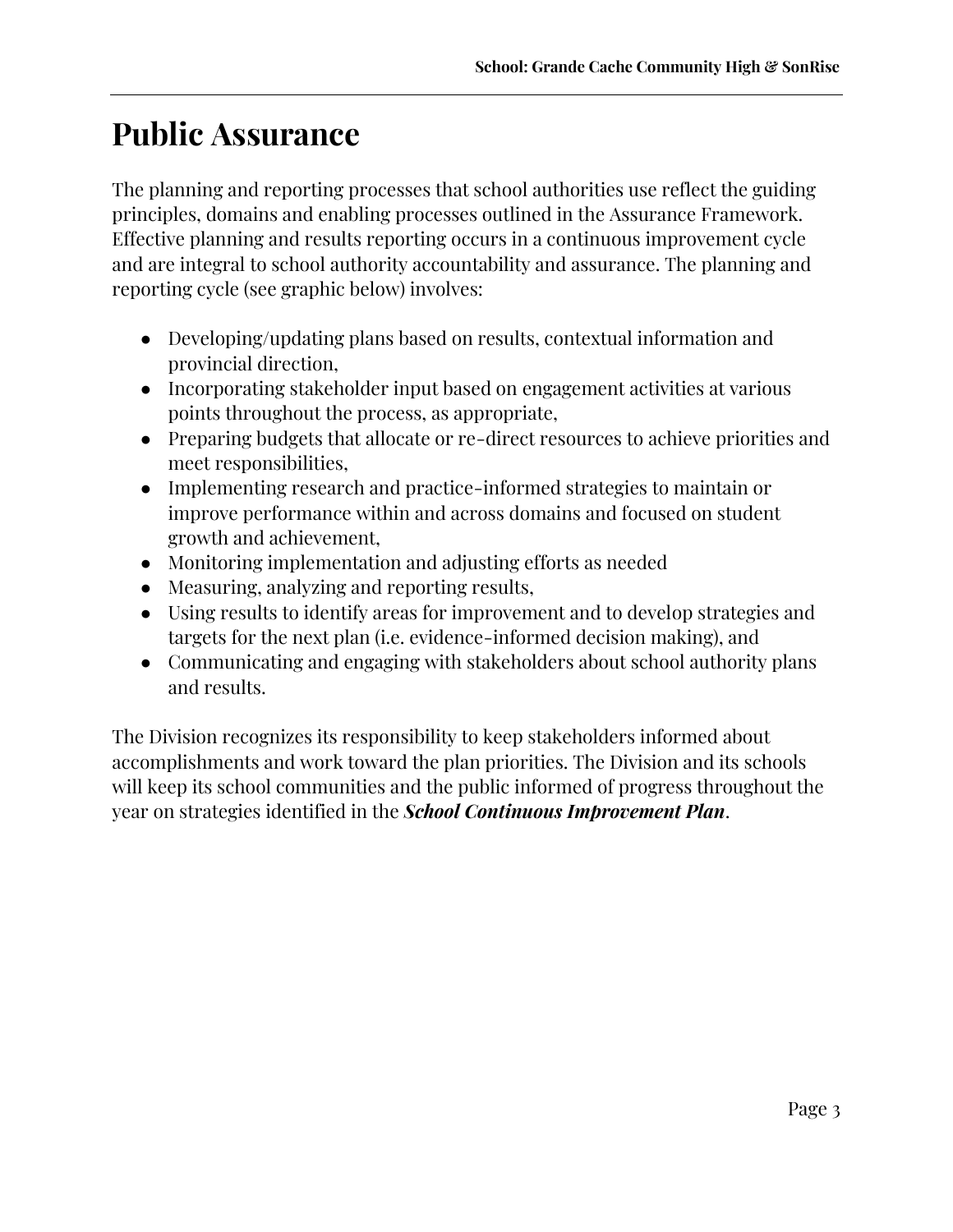

# **School Profile**

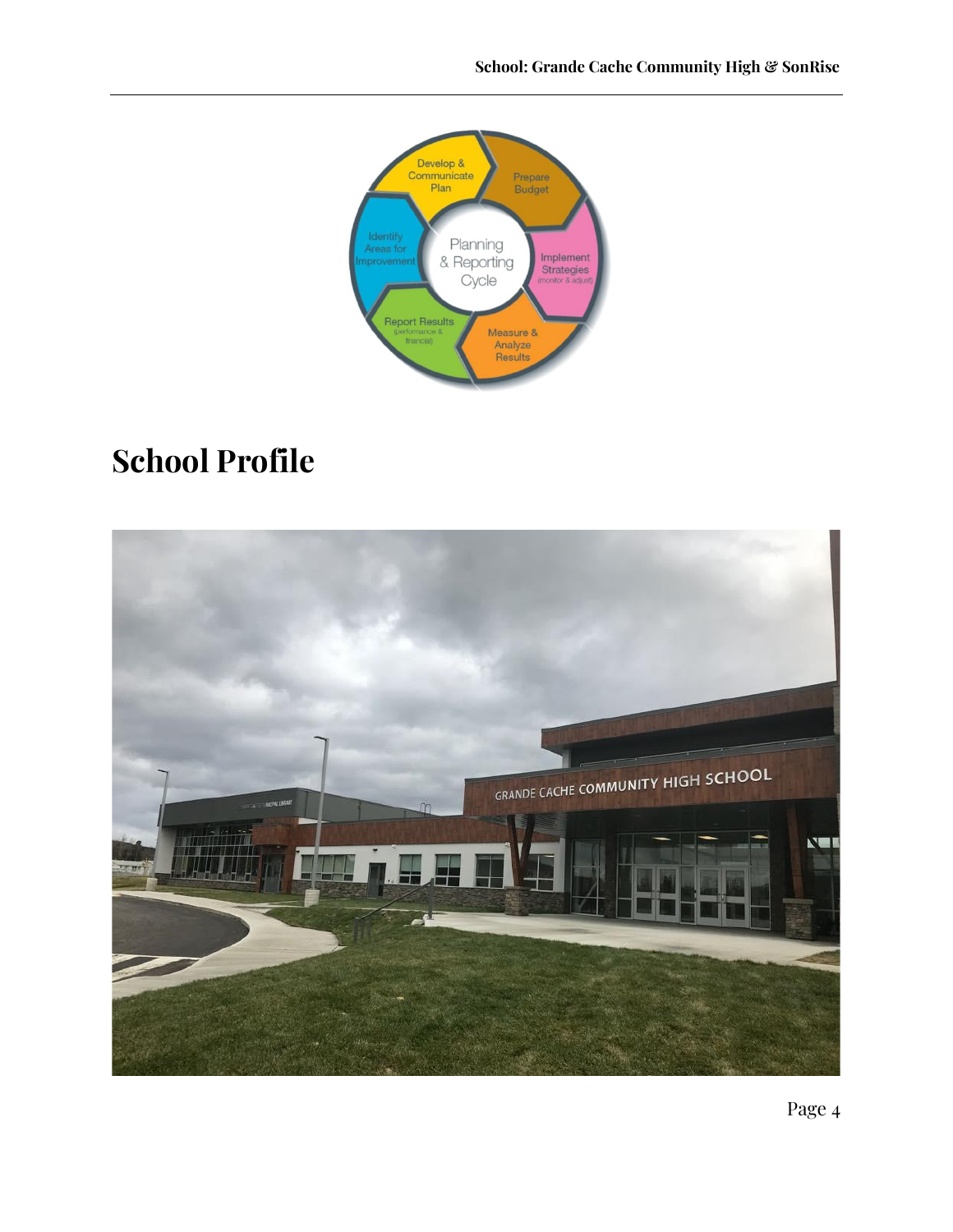Grande Cache Community High and SonRise is a completely renovated K-12 school which was completed in September of 2017. The school is located in Grande Cache, AB , which is located in the foothills of the Rocky mountains. GCCHS offers a 9-12 high school program and a K-6 SonRise Christian program. SonRise Christian Program is a nondenominational elementary school K-8 offering a Christian based education which is run by Grande Yellowhead Public School Division. Enrolment in the school, as of September 30, 2020, is 234 students.

**Our Vision**: *"Grande Cache Community High School is a professional learning community where student learning is valued in a supportive and inclusive environment sustained by the staff, students and community partners".*

**Our Mission**: *"To work in partnership with the community to meet the unique learning needs of all students as they become contributing members of the community and engaged citizens."*

| Personnel                     | 2020-2021      | 2019-2020 | 2018-2019<br><b>FTE</b> | 2017-18<br>FTE | 2016-17 FTE |
|-------------------------------|----------------|-----------|-------------------------|----------------|-------------|
| <b>School Administration</b>  | 1.25FTE        | 1.25 FTE  | <b>1.4 FTE</b>          | 1.0 FTE        | $1.4$ FTE   |
| <b>LST</b>                    | $.5$ FTE       | $.5$ FTE  | .5FTE                   | $.5$ FTE       | .5 FTE      |
| <b>Certificated Staff FTE</b> | 14.00 FTE      | 14.00 FTE | 15.375                  | 15.625         | 16.75       |
| <b>Support Staff</b>          | $\overline{7}$ | 6.4       | 6                       | 11             | 10          |
| <b>ECS Student Population</b> | 7              | 9         | 12 <sup>°</sup>         | 6              | 6           |
| Grades 1-12 Student           | 234            | 228       | 223                     | 229            | 252         |

### **School Demographics**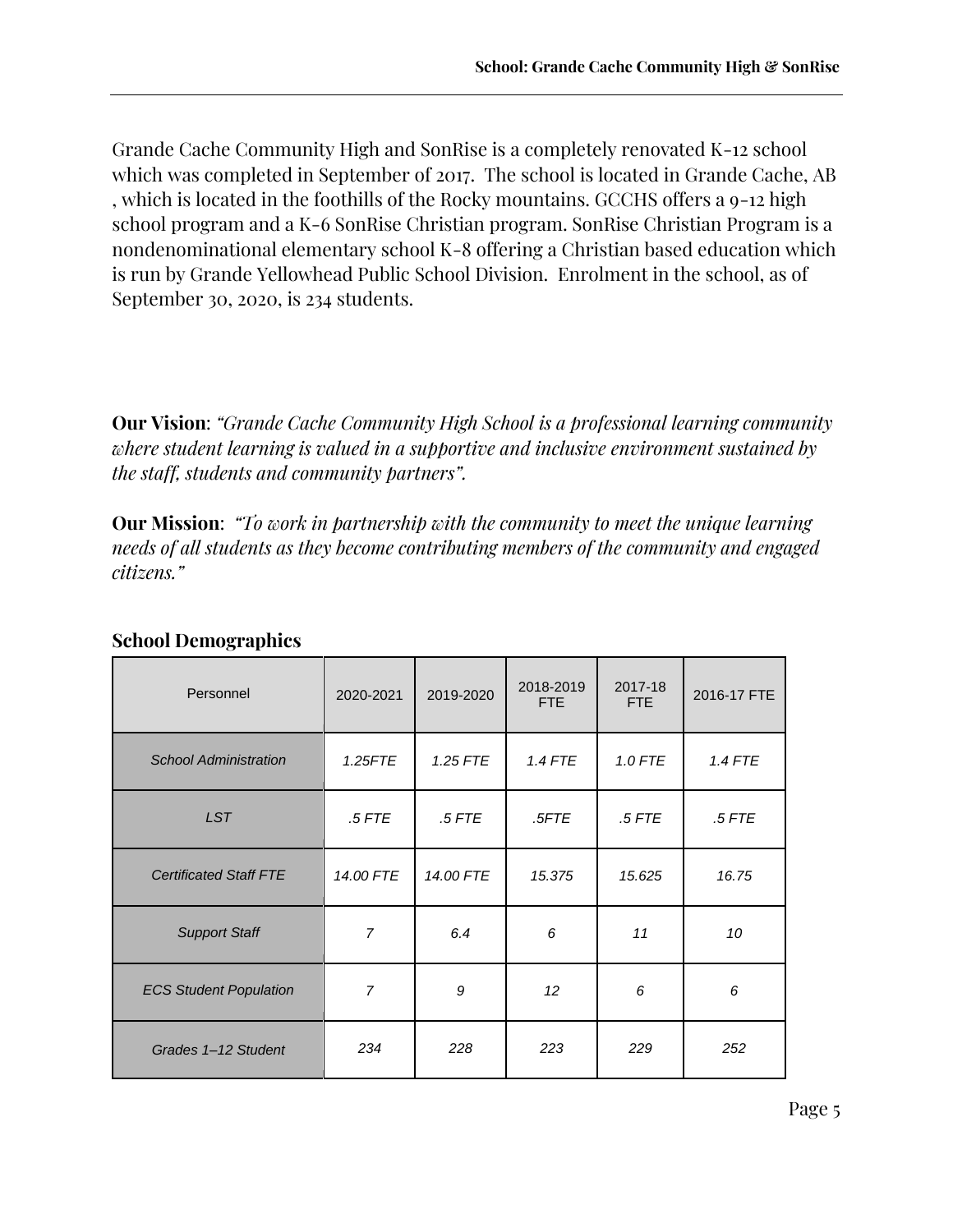| Population           |      |      |      |      |      |
|----------------------|------|------|------|------|------|
| SonRise Population   | 46   | 61   | 61   | 60   | 70   |
| Grade 9-12 count     | 188  | 167  | 162  | 169  | 182  |
| <b>FSLC</b>          | .333 | .333 | .333 | .333 | .333 |
| <b>Success Coach</b> | .333 | .333 | .333 | .333 | .167 |

# **Principal's Message**

Our staff wishes to ensure that all students learn at high levels. On our October 16th professional development day, staff sat down to look at school data. We noticed some trends in the data and we celebrated some successes. We also determined some needs and formulated goals to address those concerns. On October 23th, this fall, staff met during PLC time where we clearly defined the goals along with strategies to accomplish the goals included in this plan. The School Council was debriefed on the Diploma Exams (DIP January) data as well as the accountability pillar results for last school year during our November 18th meeting. During this the school council will review the goals and strategies included in this plan and feedback provided will be taken into consideration and the SCIP will be modified if needed. We would like to increase parent involvement in our school and are calling out to our parents to serve on school council. A strong school council would provide us with a parental perspective and help guide us in the education of our children.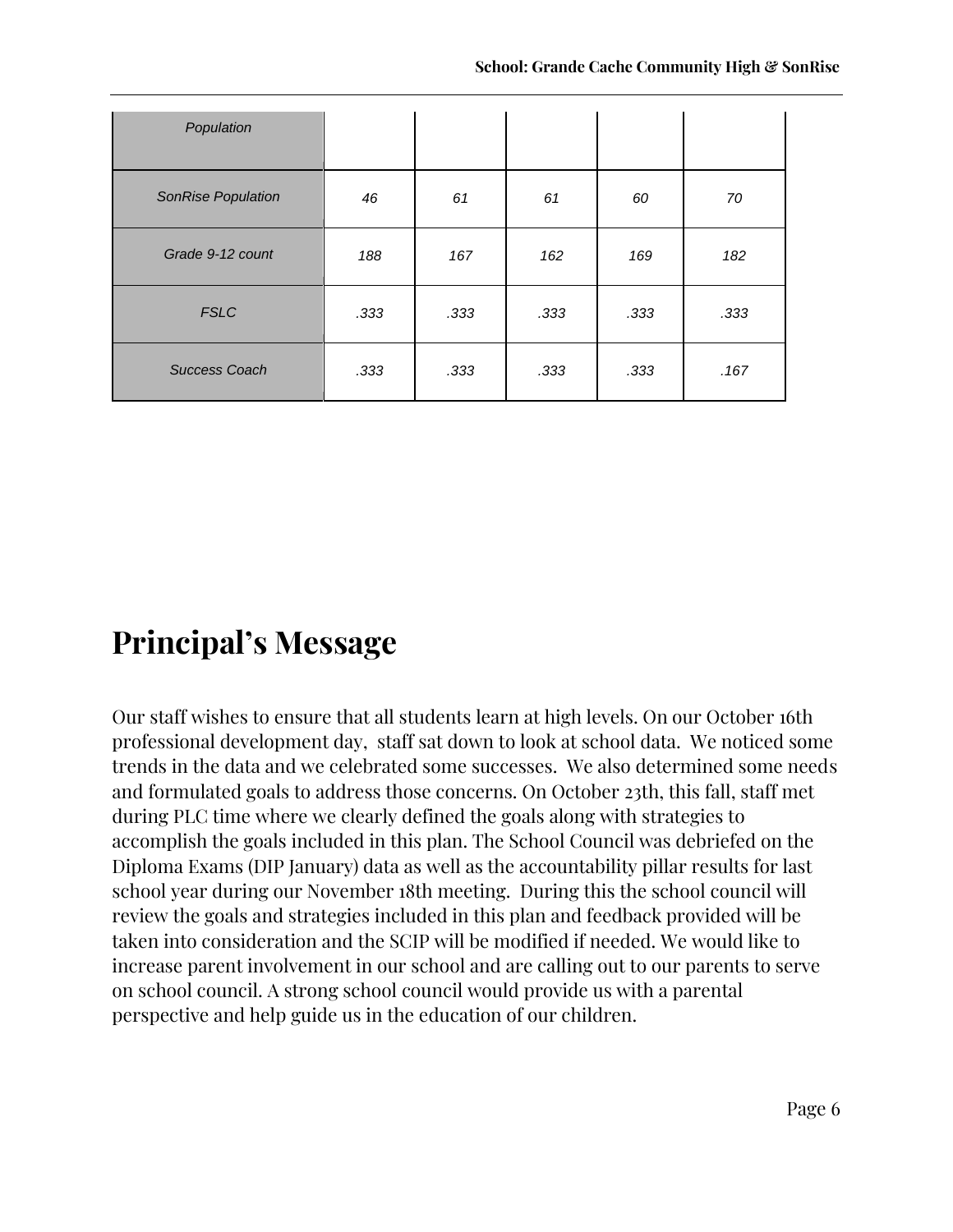The staff at Grande Cache Community High School (GCCHS) are committed to consistent improvement in student learning and this SCIP plan is a reflection of that. This document is a living document and will grow as needed. It will guide our work and will be reviewed at many points throughout the year particularly on professional growth days. Our staff are extremely caring and dedicated to their jobs. We look forward to meeting the needs of your children.

We are very fortunate to have many great community organizations and businesses that host our students for work experience placements. Our community is engaged in our school, and we are fortunate to have many community guest speakers and volunteers. Outstanding financial support from many local businesses and organizations helps fund our numerous programs and initiatives, such as our ELITE, Outdoor education, Construction Technology and our school wide breakfast and snack program.

# **Accountability Pillar Report**

- ➢ Alberta Education provides all school jurisdictions in Alberta with Accountability Pillar Reports in October and May of each year. The October report carries forward results for the measures of High School Completion, Drop Out Rate, Post-Secondary Transition Rate, and Rutherford Scholarship Eligibility Rate from the May Report.
- ➢ Parents, students, and teachers are invited and encouraged to complete the Accountability Survey (created by Alberta Education and administered at schools for students and teachers). **Parents with students in Grades 4, 7, and 10** complete paper surveys or an online survey option which are both mailed directly to them.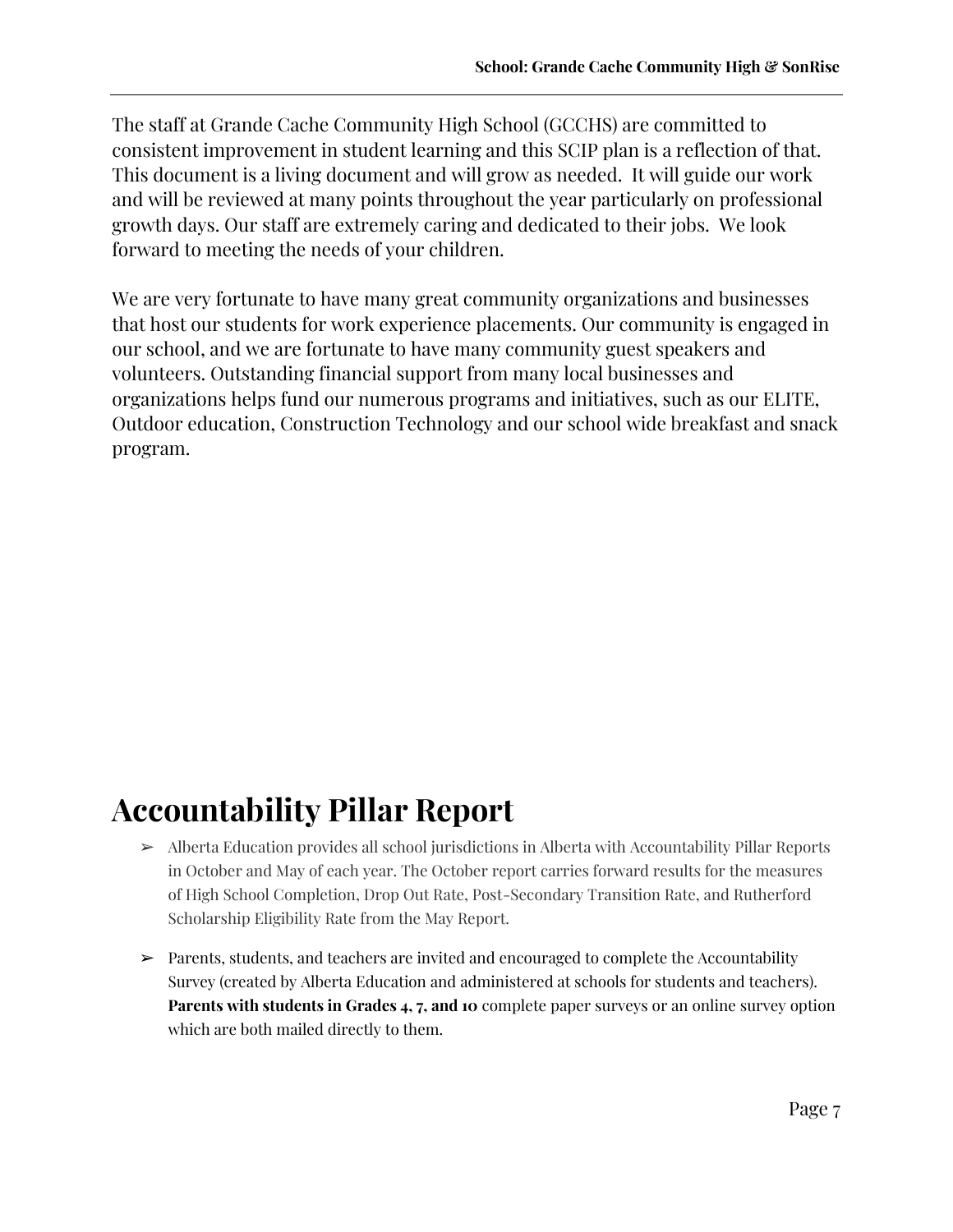- $\geq$  All students in grades 4-12 and all teachers are provided opportunities by GYPSD schools to complete the survey.
- $\triangleright$  Surveys are typically open at the beginning of January until the third week of February and results of the survey are available in early October of the following school year.

Areas included on the Accountability survey and examples of questions asked to determine the ratings are as follows:

#### 1**. Student Growth & Achievement**

- Provincial Achievement Test results.
- Diploma Exam results.
- High School Completion results.

#### 2. **Teaching & Leading**

• Survey measure of Education Quality.

#### 3. **Learning Supports**

- Survey measures of Safe & Caring, Student Inclusion and Access to Supports & Services.
- Programs, services, strategies and local measures/data used to demonstrate that the school authority is improving First Nations, Métis and Inuit student success and ensuring all students, teachers and school leaders learn about First Nations, Métis and Inuit perspectives and experiences, treaties, agreements, and the history and legacy of residential schools.
- Programs, services, strategies and local measures/data used to demonstrate that all students have access to a continuum of supports and services, including specialized supports and services, consistent with the principles of inclusive education.

#### 4. **Governance**

- Survey measure of Parent Involvement.
- School authorities provide the amount budgeted for  $2020/2021$ , the amount spent and the variance between these amounts for operational expense categories.
- Processes, strategies and local measures /data to demonstrate that the school authority has effectively managed its resources including, collaboration with other school authorities, municipalities and community agencies.
- Processes, strategies and local measures/data to demonstrate that stakeholders were engaged to develop priorities and share progress and results, including how the school board met its obligations under the School Councils Regulation, section 12.

#### 5. **Local & Societal Context**

• Information about the school authority, students, staff and communities served (such as demographic or socioeconomic data) that provides context for the plan and report.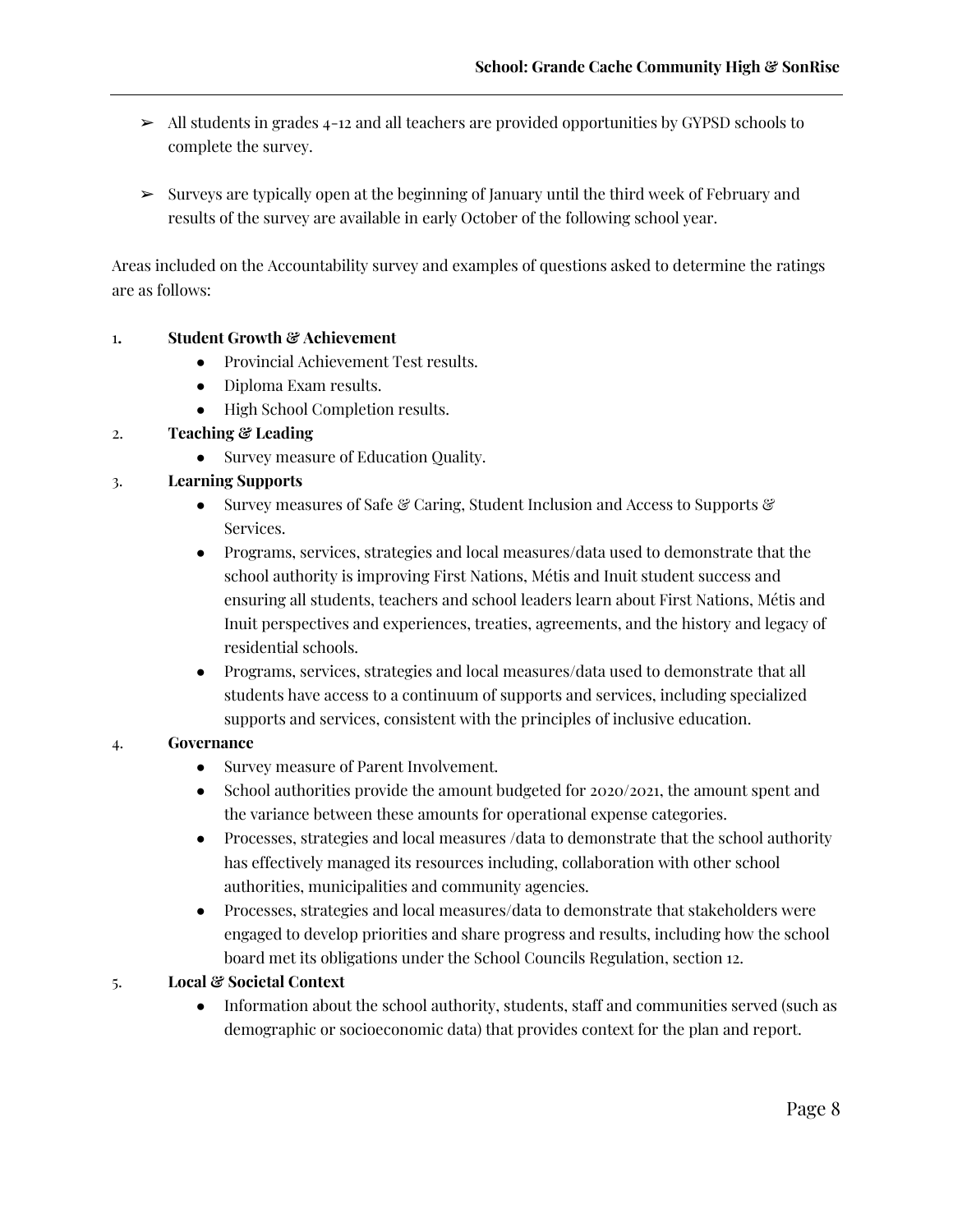# **Diploma and Provincial Results**

Grande Yellowhead Public School division embraces the belief that all students can learn and develop their gifts. GYPSD Schools approach all measures of student success from within this philosophical framework. A vast array of classroom assessment practices, both formal and informal measures are employed to determine student success. Students receive the highest quality education and, in turn, the best opportunities to develop their gifts, talents, and potential in school and beyond.

# **Division Screening Tools**

GYPSD uses screening tools to assess how students are doing in reading comprehension and fluency, writing, and mathematics to inform instruction to ensure the success of all students.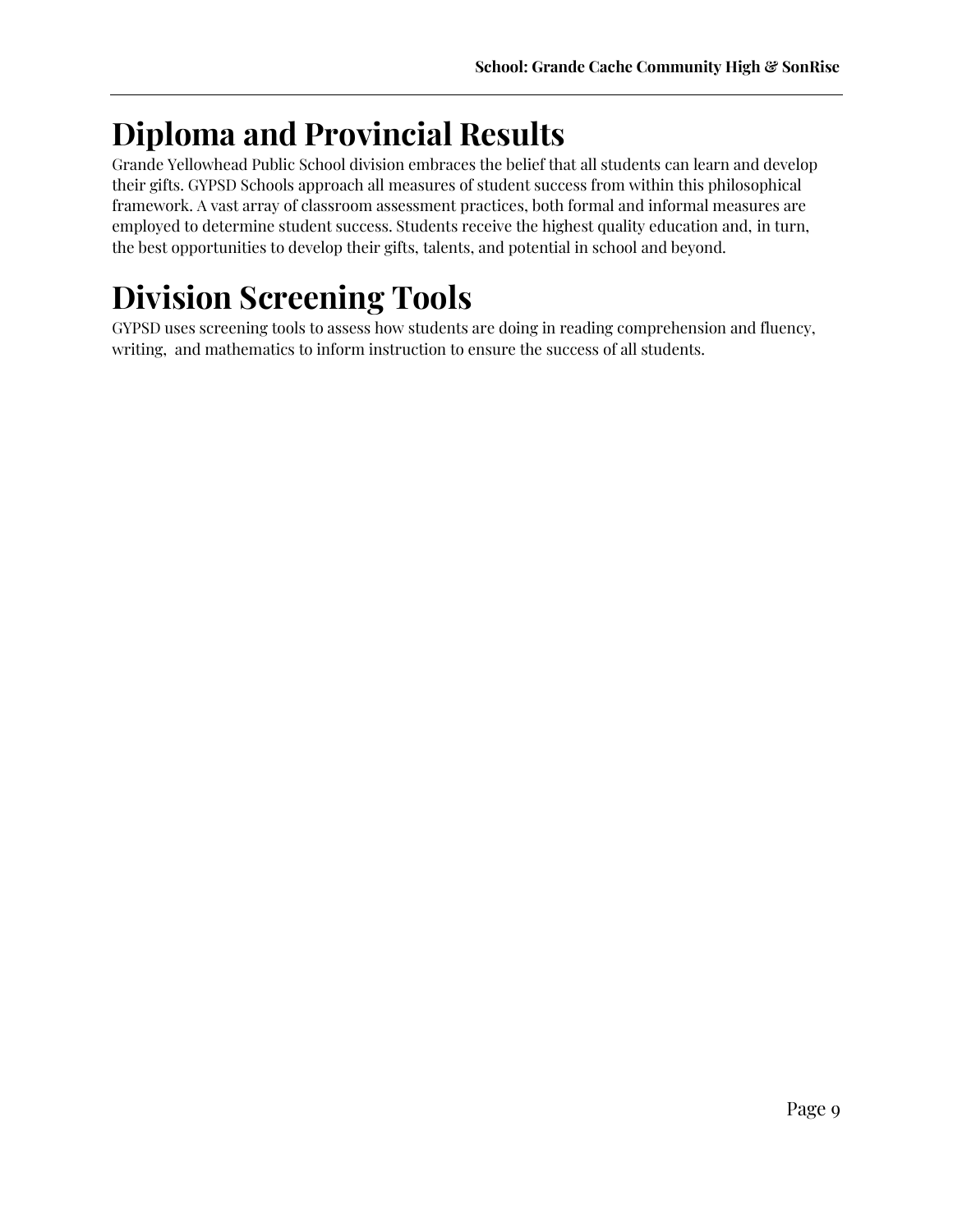Albertan

| <b>U-TUGLITIQUE THICY AVAV</b><br>Government<br><b>School: 2042 Grande Cache Community High School</b> |                                                    |                                 |                                     |                        |                                 |                                   |                        |                    |                               |                  |
|--------------------------------------------------------------------------------------------------------|----------------------------------------------------|---------------------------------|-------------------------------------|------------------------|---------------------------------|-----------------------------------|------------------------|--------------------|-------------------------------|------------------|
|                                                                                                        |                                                    |                                 | <b>Grande Cache Comm. High Sch.</b> |                        |                                 | <b>Alberta</b>                    |                        |                    | <b>Measure Evaluation</b>     |                  |
| <b>Measure Category</b>                                                                                | <b>Measure</b>                                     | <b>Current</b><br><b>Result</b> | <b>Prev Year</b><br><b>Result</b>   | Prev 3 Year<br>Average | <b>Current</b><br><b>Result</b> | <b>Prev Year</b><br><b>Result</b> | Prev 3 Year<br>Average | <b>Achievement</b> | <b>Improvement</b>            | <b>Overall</b>   |
| <b>Safe and Caring Schools</b>                                                                         | Safe and Caring                                    | 87.7                            | 92.4                                | 89.7                   | 89.4                            | 89.0                              | 89.2                   | High               | <b>Maintained</b>             | Good             |
|                                                                                                        | <b>Program of Studies</b>                          | 63.5                            | 69.6                                | 63.2                   | 82.4                            | 82.2                              | 82.0                   | Very Low           | <b>Maintained</b>             | Concern          |
| <b>Student Learning Opportunities</b>                                                                  | <b>Education Quality</b>                           | 88.3                            | 87.3                                | 87.4                   | 90.3                            | 90.2                              | 90.1                   | High               | Maintained                    | Good             |
|                                                                                                        | <b>Drop Out Rate</b>                               | 4.9                             | 2.4                                 | 4.2                    | 2.7                             | 2.6                               | 2.7                    | Intermediate       | n/a                           | n/a              |
|                                                                                                        | High School Completion Rate (3 yr)                 | 57.7                            | 73.6                                | 78.8                   | 79.7                            | 79.1                              | 78.4                   | Low                | <b>Declined Significantly</b> | Concern          |
| Student Learning Achievement (Grades K-9)                                                              |                                                    |                                 | $\sim$                              | . .                    | <b>Contract</b>                 |                                   |                        |                    |                               |                  |
| Student Learning Achievement (Grades 10-12)                                                            | <b>Contract Contract</b><br><b>Service Control</b> | $\sim$ $\sim$ $\sim$            |                                     | <b>Contractor</b>      |                                 |                                   |                        |                    |                               |                  |
|                                                                                                        | <b>Rutherford Scholarship Eligibility Rate</b>     | 73.8                            | 48.7                                | 55.1                   | 66.6                            | 64.8                              | 63.5                   | High               | n/a                           | n/a              |
|                                                                                                        | Transition Rate (6 vr)                             | 27.5                            | 30.1                                | 33.1                   | 60.1                            | 59.0                              | 58.5                   | Very Low           | Maintained                    | Concern          |
| Preparation for Lifelong Learning, World of Work,<br>Citizenship                                       | <b>Work Preparation</b>                            | 77.8                            | 92.3                                | 82.4                   | 84.1                            | 83.0                              | 82.7                   | High               | Maintained                    | Good             |
|                                                                                                        | Citizenship                                        | 83.6                            | 77.3                                | 76.1                   | 83.3                            | 82.9                              | 83.2                   | Very High          | Improved                      | Excellent        |
| <b>Parental Involvement</b>                                                                            | <b>Parental Involvement</b>                        | 76.1                            | 83.1                                | 80.1                   | 81.8                            | 81.3                              | 81.2                   | Intermediate       | <b>Maintained</b>             | Acceptable       |
| <b>Continuous Improvement</b>                                                                          | <b>School Improvement</b>                          | 82.8                            | 73.0                                | 74.4                   | 81.5                            | 81.0                              | 80.9                   | Very High          | Improved                      | <b>Excellent</b> |

## **Accountability Pillar Overall Summary**<br>3-Year Plan - May 2020

#### **Reading the Accountability Pillar**

The Accountability Pillar consists of a common set of performance measures and consistent, fair evaluations of results. Through the Accountability Pillar, increased emphasis is placed on achieving outcomes, reporting results and using results for informed decision making for the purpose of improving programs and student results in subsequent years.

#### Ratings:

Achievement - This is a comparison of current results to a set of standards

- a. Very Low (red)
- b. Low (orange)
- c. Intermediate (yellow)
- d. High (green)
- e. Very High (blue)

#### Improvement - This is a comparison of current results with the previous 3 year average

- a. Declined Significantly (red)
- b. Declined (orange)
- c. Maintained (yellow)
- d. Improved (green)
- e. Improved Significantly (blue)

#### Overall - Combines the achievement and the improvement results

- a. Excellent (blue)
- b. Good (green)
- c. Acceptable (yellow)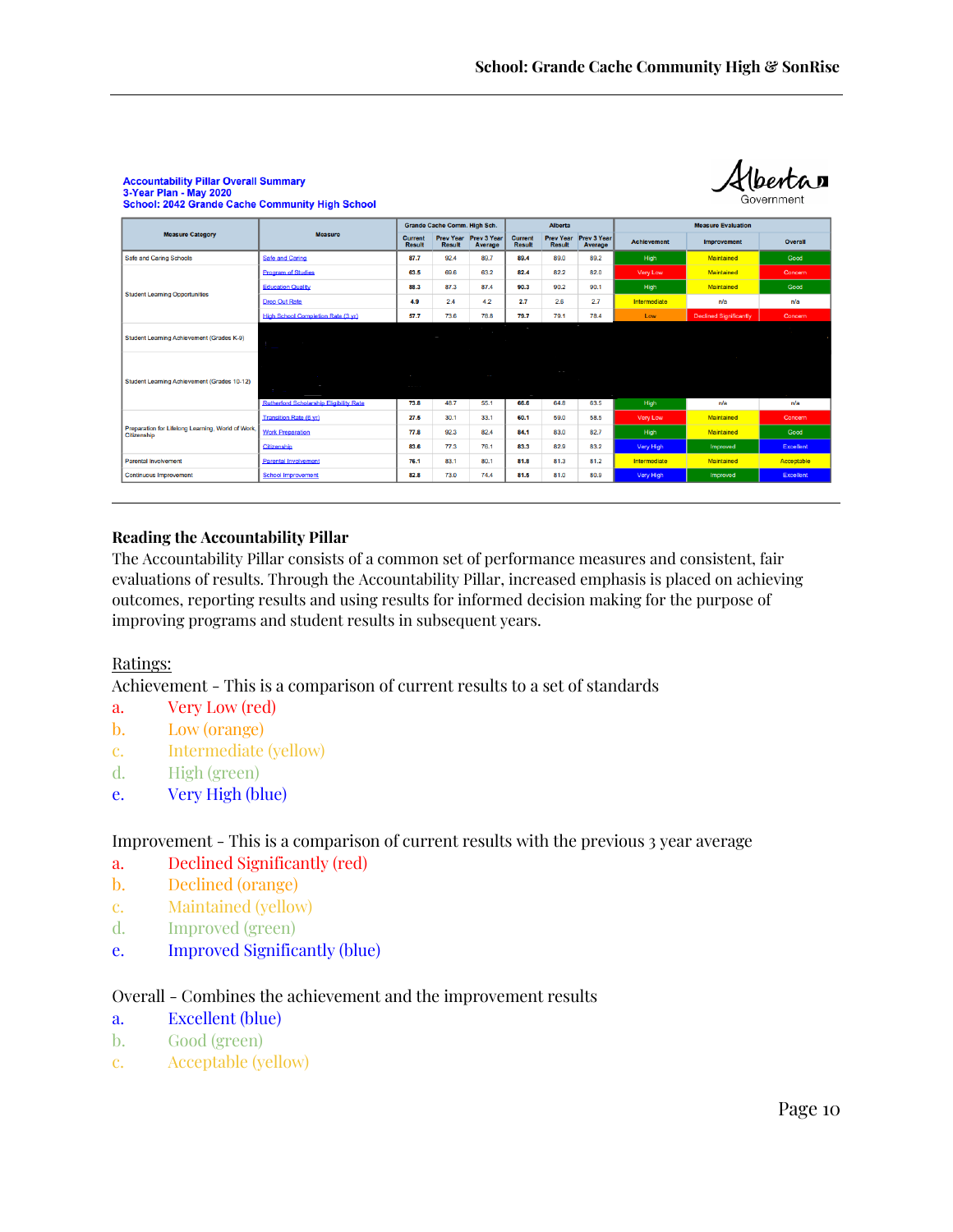- d. Issue (orange)
- e. Concern (red)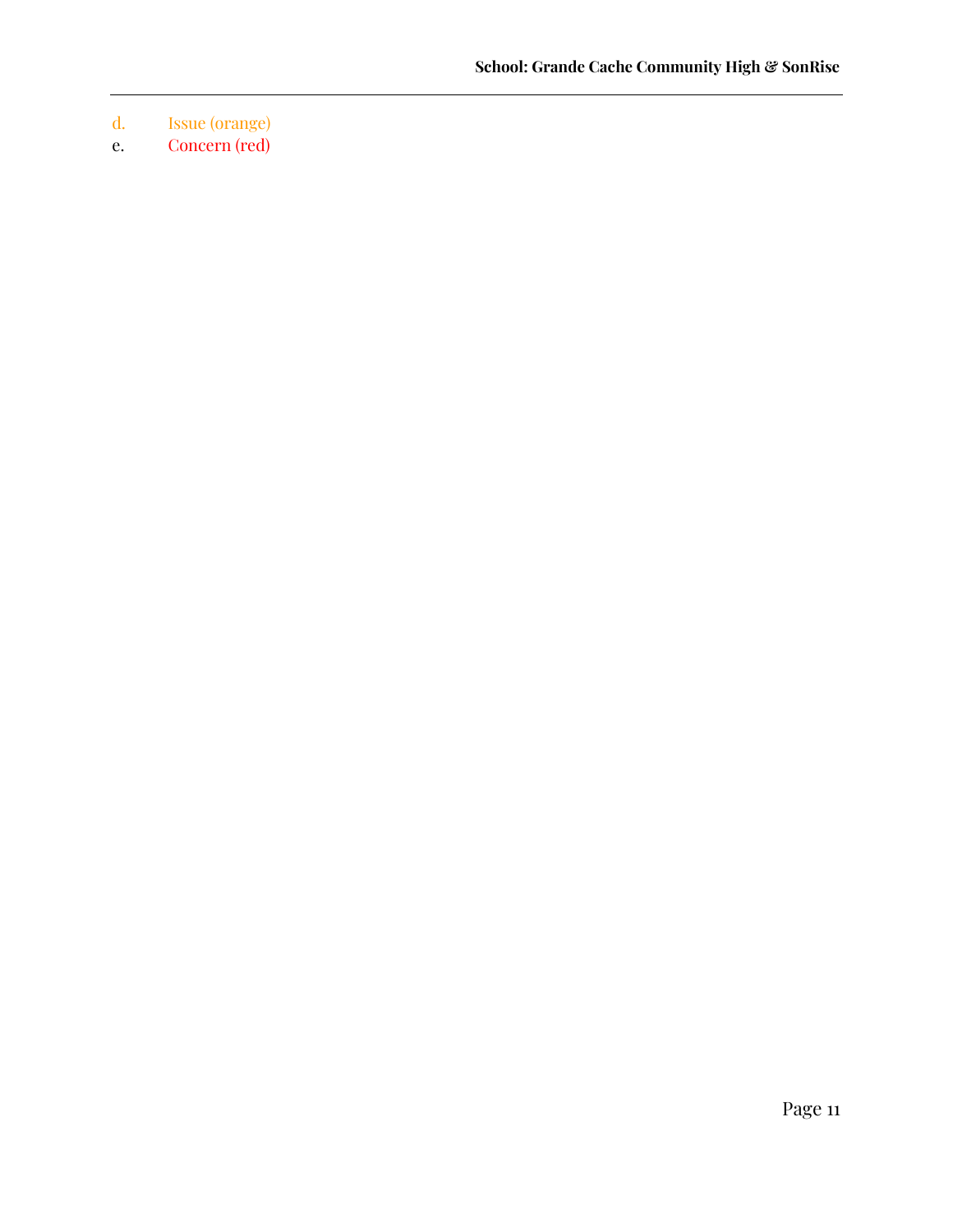#### **School Data Story**

#### **Student Success:**

### **Creating Safe Caring Schools**

GCCHS accountability pillars results for 'safe and caring' are in the high range sitting at 87.4. We are down about 4.7 from last year but overall this area has shown growth over the last five years.

Keeping our students and staff safe during the pandemic is a priority for our staff. We met as a staff in June and all staff were immediately on board with moving to a quarter system. Using the quarter system and the staggered entry enhances the safety of everyone in our building by keeping the cohorts separate. Our staff helped create our COVID reentry plan and we are proud of the students for following the protocols so well.

This year staff noticed that our school felt clinical with all of the new COVID precautions we are taking. Our school team met and we came up with the following ideas; playing music as students enter in the morning, setting up fun dress up days, creating a spirit week before Christmas. We also wanted to ensure all our students have access to food, especially with so many people out of work. We already have the breakfast program in place and we expanded to have snacks available all day in every classroom. The breakfast and snack programs are used by our students daily. We have a small staff who is committed to developing strong positive professional relationships with students. Staff get to know students well and are able to recognize when there is student conflict and act to put it to rest immediately. We believe our students have a positive learning climate with strong student-teacher relationships. We have smaller class sizes and teachers are easily accessible to students. It is also an advantage to be able to teach the same students multiple times throughout their high school education. We have worked hard over the last few years creating self regulation spaces so students may monitor their own anxiety.

Our school team consisting of the principal, vice principal, academic counsellor, learning support teacher, family school liaison, BEST coach and our indigenous liaison meet every Tuesday to discuss and put interventions in place for students in crisis. Our staff work hard to make all students feel welcome, starting off with our wonderful breakfast program daily.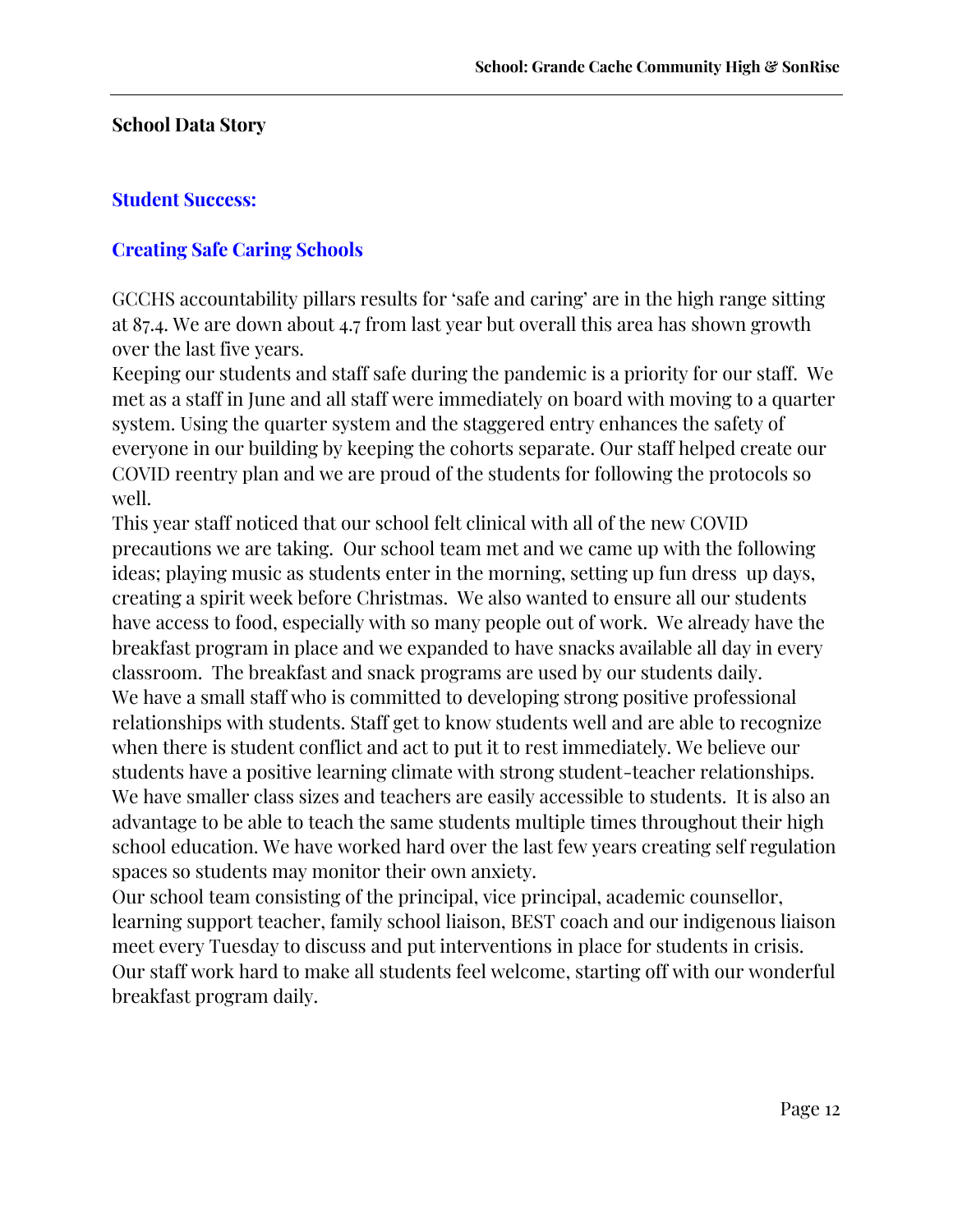### **Academic Success**

Due to COVID and the cancellation of the PAT's and DIP's the accountability pillars report does not have last year's data. We did tabulate the results of our January diploma exams and their results were positive and showed improvement. The chemistry 30 students scored a 61.5% average on the exam which was an increase of 11.5% over last year's exam average. There was also a 43% increase in the number of students achieving an acceptable standard. The ELA 30-2's achieved a--65.7 average on the exam which was a .5% percentage below

than last year. The Math 30-1's had an average of 50.1 on the exam which was a decrease of 4% over last year but there was an increase of 6% in an acceptable standard. The Social 30-1 students scored a 65.89% average on the exam which was an increase of 10.1% over last year and it was also a 14.4% increase in the acceptable standard.

The accountability pillars in terms of the PAT acceptable and excellence achievement have improved significantly over the last few years. Although these results are promising, we are still working hard to close the gap between us and the province.

### **Indigenous Education**

Traditionally, we have been very proud to say our dropout rate as it has been low for our indigenous students. Our three year average for drop out rate is 2.5% whereas the province is 5.2%. Our three year average for indigenous students to complete high school is three years is 1.5 % below the province. However, our 5 year rolling average of high school completion sits at 16% above the province. The number of our indigenous students eligible for the Rutherford scholarship last year was 60%. The Aseniwuche Winewak Nation supports our students by providing calculators, computers and other stay in School Awards for indigenous students. During the pandemic, our school is providing laptop loans out to our students to help those who are choosing to learn virtually.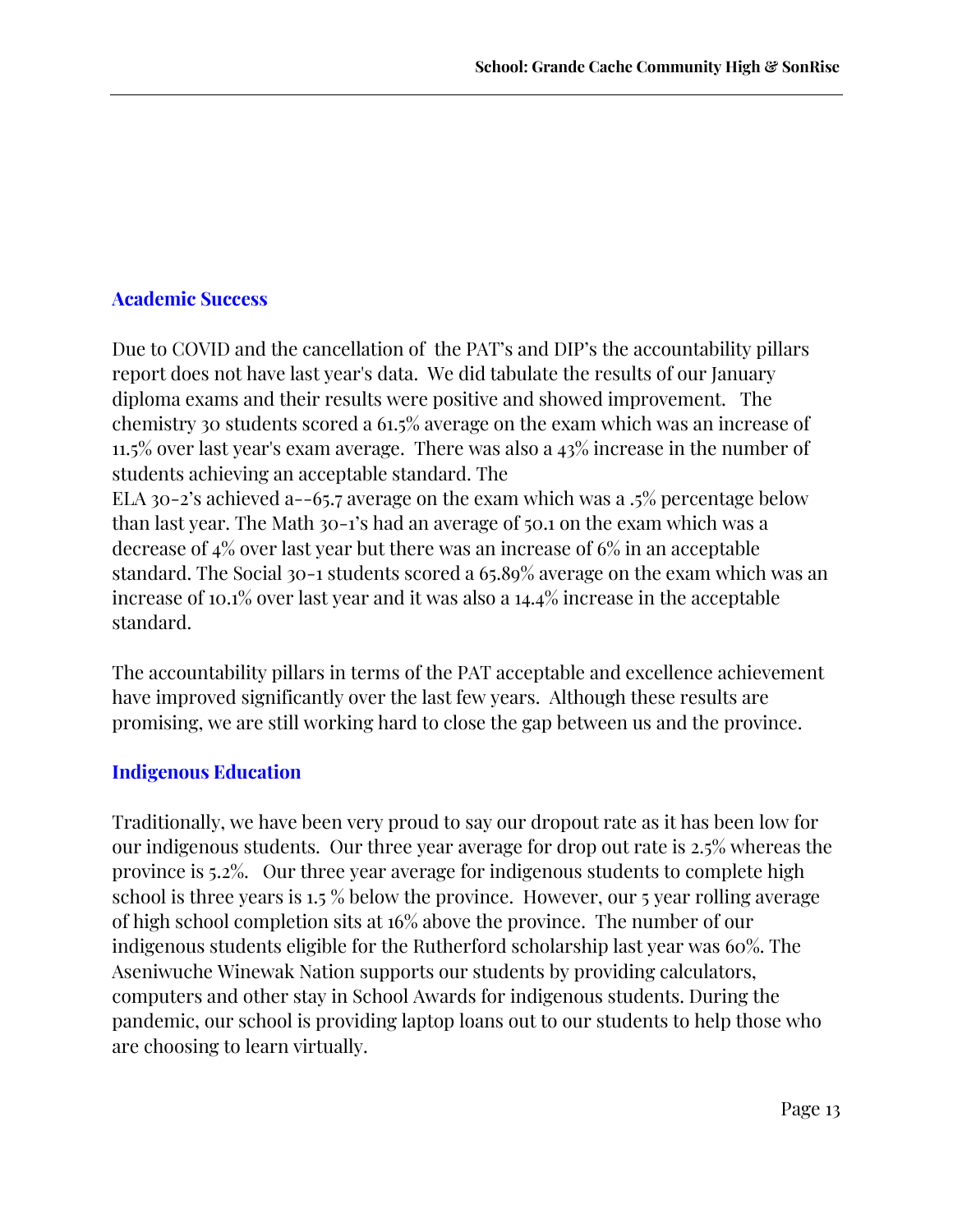### **Teaching and Leadership Excellence:**

In September of 2019, the province implemented a new Teacher Quality Standard (TQS) for all teachers across the province. Quality teaching occurs when the teacher's ongoing analysis of the context, and the teacher's decisions about which pedagogical knowledge and abilities to apply, result in optimum learning for all students. Our staff have been preparing for the new standard by familiarizing ourselves with the new competencies over the last few years through various professional development opportunities. As a staff, we have taken a deep dive into each of the standards in order to better understand each competency and reflect on what quality teaching looks like. Likewise, there is a new Leadership Quality Standard (LQS) also implemented in September 2019. The division has been preparing jurisdictional leaders for many years at symposiums and divisional team leadership meetings. All principals and assistant principals have taken leadership certification courses through the Alberta Teachers Association (ATA) and College of School Superintendents (CASS) in order to obtain their leadership qualification.. New to the TQS and LQS is a specific competency based on indigenous foundational knowledge. Staff plan on devoting a professional growth day to grow our knowledge base in this area. We will utilize our Indigenous Education Lead Teacher and our Indigenous Relations Coordinator.

### **Community Engagement:**

This year all of our school council meetings, parent teacher interview meetings and other parent meetings will be virtually via Google Meet. We would like to increase parent involvement in our school and are calling out to our parents to serve on school council. You can now come to a school council meeting from the comfort of your home. A strong school council will provide us with a parental perspective and help guide us in the education of our children. During school council meetings, parents advise us on decisions that we are making as a staff. Our parents have also provided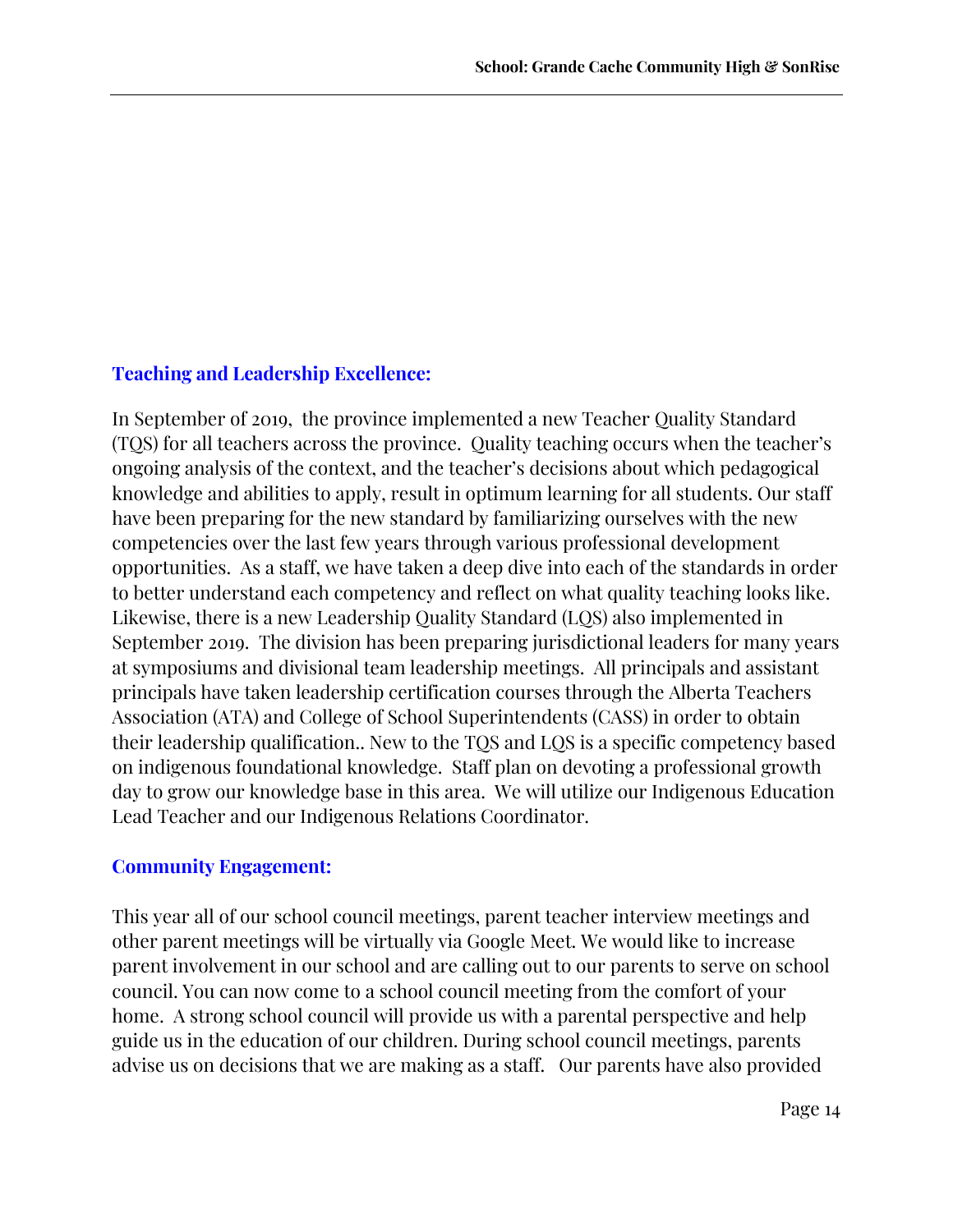many ideas to improve the school. Parents have let us know about maintenance issues and requested new items for our school.

GCCHS staff work hard to bring the community into our schools. Traditionally we have hosted a career fair for our students every year. We will look at it again in the spring and plan on seeing if our wonderful community agencies will agree to do a meeting virtually this year. The principal along with the BEST coach and FLSC will attend community agencies meetings. The principal attended the Inclusion Alberta Breakfast this year along with members from AWN. We have agreed to form a steering committee with Inclusion Alberta to bring their program to Grande Cache to support individuals who are developmentally delayed to find work. We are active on social media and use Facebook and School messenger to keep stakeholders aware of our successes.

### **High School Redesign**

The High School will be continuing our journey through the Alberta Education Project "Moving Forward with High School Redesign". This project focuses on a multitude of areas for student success. Unfortunately due to the COVID pandemic, we had to cancel our Excel block this year. We look forward to putting it back in our schedule as soon as it is safe to do so. We do offer credit recovery for students that fail a course but are still capable of passing the course if they hand in their missing assignments. The teacher will work with the students and parents to complete a timeline for the student to redo sections of the course that they were not successful. The student is then awarded the credits when they have successfully completed the course. The project will continue to change as we see what works for our students and what we can improve on. We will be seeking student and parental input into the design as well.

# **Instructional Focus**

Through data analysis we have identified our main instructional focus.. Each year when we receive our accountability pillar results staff meets to analyze the data. We sit in small groups and pull the data apart and look for the greatest areas of need. We then share our findings back to the larger group and discuss what each group found.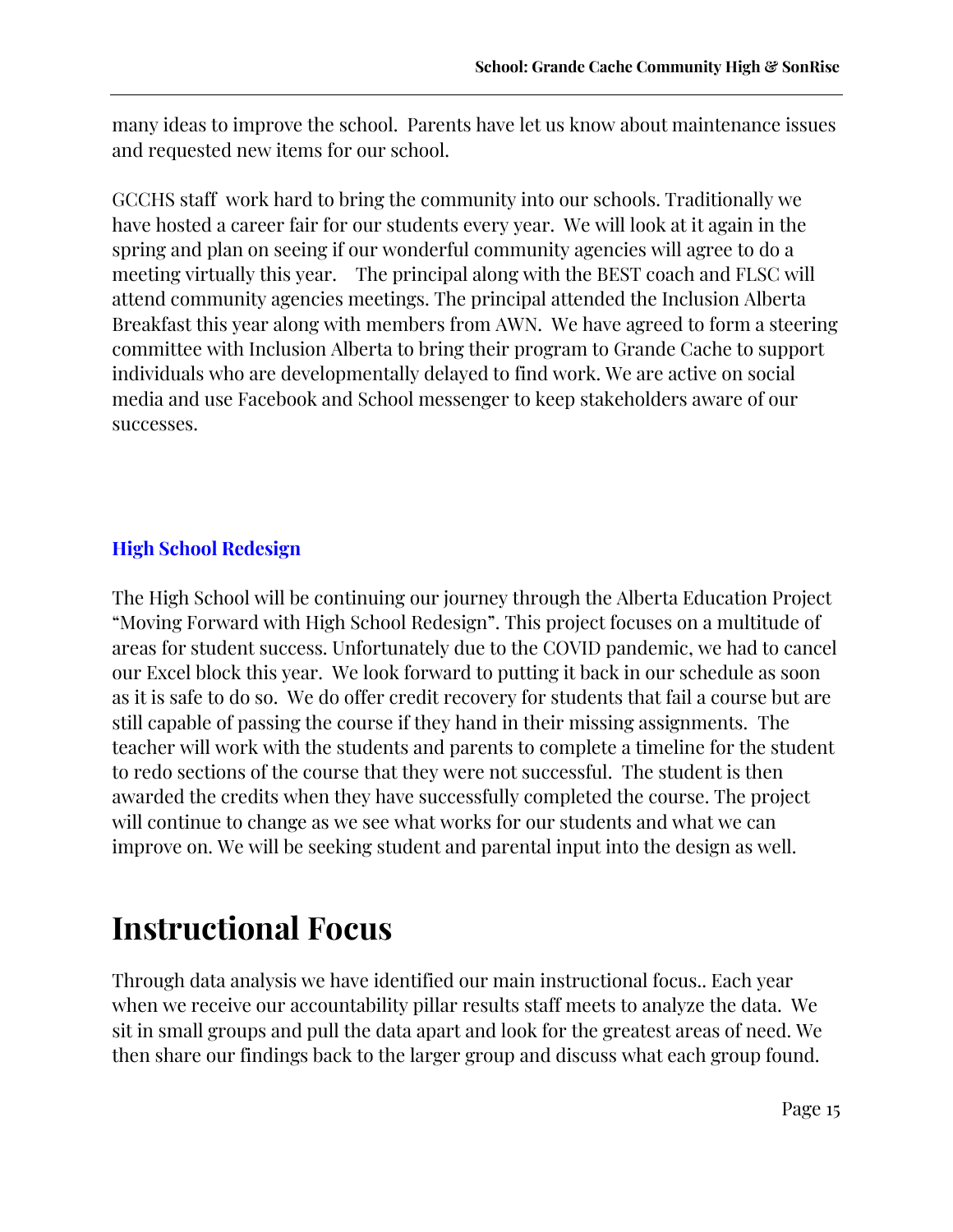PAT and DIP teachers delve deeper into their data and look for commonalities that can be addressed through strong instructional practices when they do their cut score analysis of their specific provincial tests. Our instructional focus for this year is improving literacy by focusing on reading comprehension and writing fluency. Our second focus is improving numeracy by developing a deeper number sense - basic math facts, quick-recall skills, and recognition of patterns - to succeed in all core courses.

# **SCHOOL IMPROVEMENT GOALS**

## **STUDENT GROWTH & ACHIEVEMENT**

| <b>LITERACY SMARTe GOAL 1</b>                                                                                                                                                    | <b>STRATEGIES</b>                                                                                                                                                                                                                                                                               |
|----------------------------------------------------------------------------------------------------------------------------------------------------------------------------------|-------------------------------------------------------------------------------------------------------------------------------------------------------------------------------------------------------------------------------------------------------------------------------------------------|
| Improve literacy by focusing on<br>reading comprehension of all<br>students by June 2021.<br>Improve literacy by focusing on<br>writing fluency of all students by<br>June 2021. | • Establish a school wide 10 minute<br>per class silent reading time<br>where appropriate.<br>• Implement a school wide template<br>that teaches students how to<br>revise and edit written work.<br>Using RADAR (Replace,<br>$\circ$<br>Add, delete and reword)<br>revise template school wide |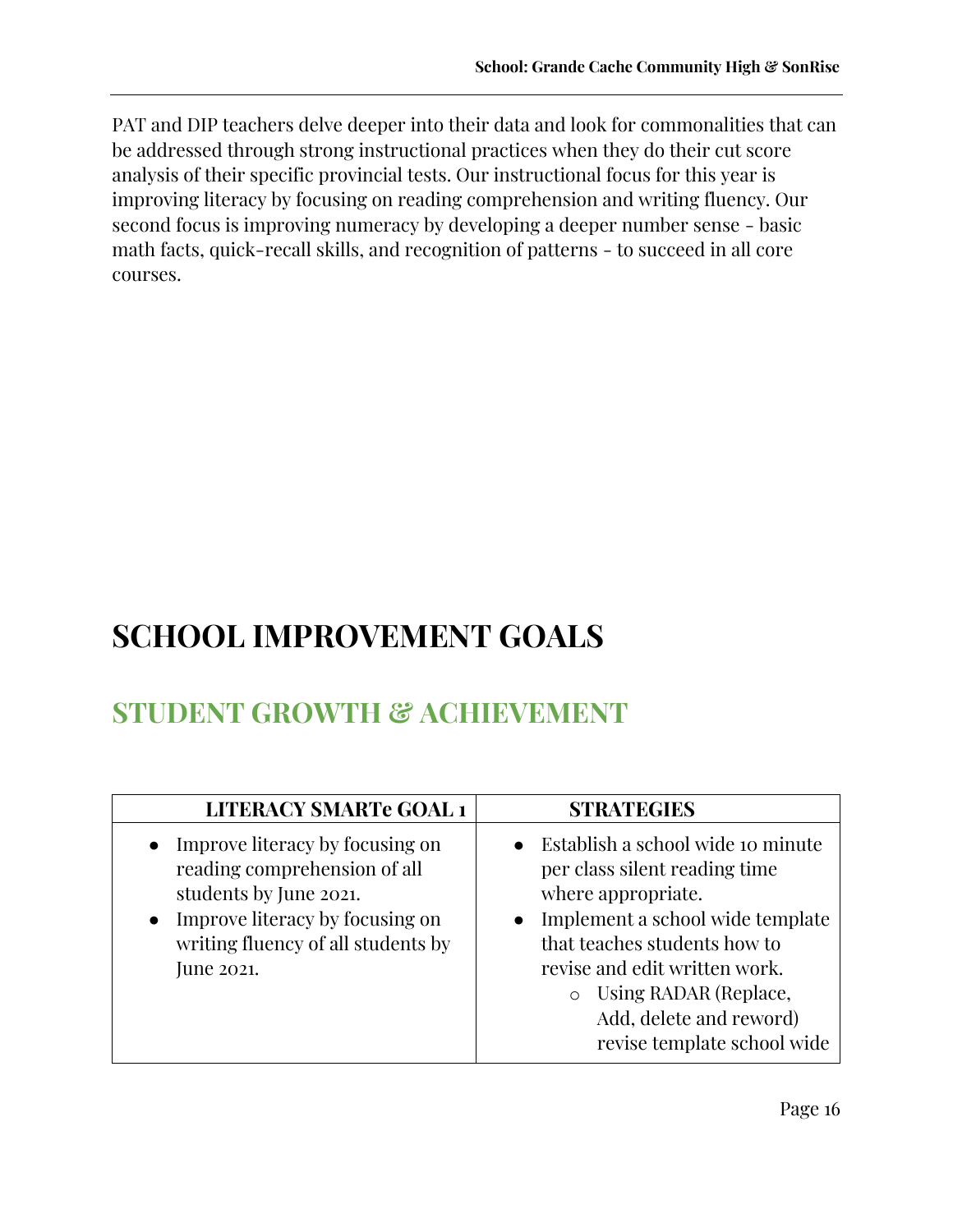| Gallagher. (High school)<br>Use the CUPS<br>$\circ$<br>(Capitalization, Usage,<br>Punctuation, and Sentence<br>Structure) edit template<br>developed by Jeffery<br>Friesen. (SonRise)<br>Teachers work to align<br>assessments with exemplars from<br>provincial achievement tests.<br>Use the HLATS exemplars and the<br>results of the 3Rs to establish a<br>baseline to teach editing/revising<br>and how to relate and reflect.<br>Use the SMART Reading Strategies<br>in all our classes.<br>Continue the Fiction and Fantasy<br>option course at the high school<br>level.<br>Staff will work with struggling<br>readers at all levels using LLI,<br>Right to read (kindergarten and<br>Grade 1), Reading Simplified and<br>RAZ kids.<br>Bulletin boards are created that<br>inspire students to read in each<br>subject area. We will also include<br>a book recommendation bulletin<br>board (or added to<br>announcements).<br>Continue to work with Irene<br>Heffel, our literacy consultant to<br>further improve teaching<br>strategies in the classroom.<br>"Write Like This" model writing<br>strategy by Kelly Gallagher. | developed by Kelly |
|------------------------------------------------------------------------------------------------------------------------------------------------------------------------------------------------------------------------------------------------------------------------------------------------------------------------------------------------------------------------------------------------------------------------------------------------------------------------------------------------------------------------------------------------------------------------------------------------------------------------------------------------------------------------------------------------------------------------------------------------------------------------------------------------------------------------------------------------------------------------------------------------------------------------------------------------------------------------------------------------------------------------------------------------------------------------------------------------------------------------------------------|--------------------|
|                                                                                                                                                                                                                                                                                                                                                                                                                                                                                                                                                                                                                                                                                                                                                                                                                                                                                                                                                                                                                                                                                                                                          |                    |
|                                                                                                                                                                                                                                                                                                                                                                                                                                                                                                                                                                                                                                                                                                                                                                                                                                                                                                                                                                                                                                                                                                                                          |                    |
|                                                                                                                                                                                                                                                                                                                                                                                                                                                                                                                                                                                                                                                                                                                                                                                                                                                                                                                                                                                                                                                                                                                                          |                    |
|                                                                                                                                                                                                                                                                                                                                                                                                                                                                                                                                                                                                                                                                                                                                                                                                                                                                                                                                                                                                                                                                                                                                          |                    |
|                                                                                                                                                                                                                                                                                                                                                                                                                                                                                                                                                                                                                                                                                                                                                                                                                                                                                                                                                                                                                                                                                                                                          |                    |
|                                                                                                                                                                                                                                                                                                                                                                                                                                                                                                                                                                                                                                                                                                                                                                                                                                                                                                                                                                                                                                                                                                                                          |                    |
|                                                                                                                                                                                                                                                                                                                                                                                                                                                                                                                                                                                                                                                                                                                                                                                                                                                                                                                                                                                                                                                                                                                                          |                    |
|                                                                                                                                                                                                                                                                                                                                                                                                                                                                                                                                                                                                                                                                                                                                                                                                                                                                                                                                                                                                                                                                                                                                          |                    |
|                                                                                                                                                                                                                                                                                                                                                                                                                                                                                                                                                                                                                                                                                                                                                                                                                                                                                                                                                                                                                                                                                                                                          |                    |
|                                                                                                                                                                                                                                                                                                                                                                                                                                                                                                                                                                                                                                                                                                                                                                                                                                                                                                                                                                                                                                                                                                                                          |                    |
|                                                                                                                                                                                                                                                                                                                                                                                                                                                                                                                                                                                                                                                                                                                                                                                                                                                                                                                                                                                                                                                                                                                                          |                    |
|                                                                                                                                                                                                                                                                                                                                                                                                                                                                                                                                                                                                                                                                                                                                                                                                                                                                                                                                                                                                                                                                                                                                          |                    |
|                                                                                                                                                                                                                                                                                                                                                                                                                                                                                                                                                                                                                                                                                                                                                                                                                                                                                                                                                                                                                                                                                                                                          |                    |
|                                                                                                                                                                                                                                                                                                                                                                                                                                                                                                                                                                                                                                                                                                                                                                                                                                                                                                                                                                                                                                                                                                                                          |                    |
|                                                                                                                                                                                                                                                                                                                                                                                                                                                                                                                                                                                                                                                                                                                                                                                                                                                                                                                                                                                                                                                                                                                                          |                    |
|                                                                                                                                                                                                                                                                                                                                                                                                                                                                                                                                                                                                                                                                                                                                                                                                                                                                                                                                                                                                                                                                                                                                          |                    |
|                                                                                                                                                                                                                                                                                                                                                                                                                                                                                                                                                                                                                                                                                                                                                                                                                                                                                                                                                                                                                                                                                                                                          |                    |
|                                                                                                                                                                                                                                                                                                                                                                                                                                                                                                                                                                                                                                                                                                                                                                                                                                                                                                                                                                                                                                                                                                                                          |                    |
|                                                                                                                                                                                                                                                                                                                                                                                                                                                                                                                                                                                                                                                                                                                                                                                                                                                                                                                                                                                                                                                                                                                                          |                    |
|                                                                                                                                                                                                                                                                                                                                                                                                                                                                                                                                                                                                                                                                                                                                                                                                                                                                                                                                                                                                                                                                                                                                          |                    |
|                                                                                                                                                                                                                                                                                                                                                                                                                                                                                                                                                                                                                                                                                                                                                                                                                                                                                                                                                                                                                                                                                                                                          |                    |
|                                                                                                                                                                                                                                                                                                                                                                                                                                                                                                                                                                                                                                                                                                                                                                                                                                                                                                                                                                                                                                                                                                                                          |                    |
|                                                                                                                                                                                                                                                                                                                                                                                                                                                                                                                                                                                                                                                                                                                                                                                                                                                                                                                                                                                                                                                                                                                                          |                    |
|                                                                                                                                                                                                                                                                                                                                                                                                                                                                                                                                                                                                                                                                                                                                                                                                                                                                                                                                                                                                                                                                                                                                          |                    |
|                                                                                                                                                                                                                                                                                                                                                                                                                                                                                                                                                                                                                                                                                                                                                                                                                                                                                                                                                                                                                                                                                                                                          |                    |
|                                                                                                                                                                                                                                                                                                                                                                                                                                                                                                                                                                                                                                                                                                                                                                                                                                                                                                                                                                                                                                                                                                                                          |                    |
|                                                                                                                                                                                                                                                                                                                                                                                                                                                                                                                                                                                                                                                                                                                                                                                                                                                                                                                                                                                                                                                                                                                                          |                    |
|                                                                                                                                                                                                                                                                                                                                                                                                                                                                                                                                                                                                                                                                                                                                                                                                                                                                                                                                                                                                                                                                                                                                          |                    |
|                                                                                                                                                                                                                                                                                                                                                                                                                                                                                                                                                                                                                                                                                                                                                                                                                                                                                                                                                                                                                                                                                                                                          |                    |
|                                                                                                                                                                                                                                                                                                                                                                                                                                                                                                                                                                                                                                                                                                                                                                                                                                                                                                                                                                                                                                                                                                                                          |                    |
|                                                                                                                                                                                                                                                                                                                                                                                                                                                                                                                                                                                                                                                                                                                                                                                                                                                                                                                                                                                                                                                                                                                                          |                    |
|                                                                                                                                                                                                                                                                                                                                                                                                                                                                                                                                                                                                                                                                                                                                                                                                                                                                                                                                                                                                                                                                                                                                          |                    |
|                                                                                                                                                                                                                                                                                                                                                                                                                                                                                                                                                                                                                                                                                                                                                                                                                                                                                                                                                                                                                                                                                                                                          |                    |
|                                                                                                                                                                                                                                                                                                                                                                                                                                                                                                                                                                                                                                                                                                                                                                                                                                                                                                                                                                                                                                                                                                                                          |                    |
|                                                                                                                                                                                                                                                                                                                                                                                                                                                                                                                                                                                                                                                                                                                                                                                                                                                                                                                                                                                                                                                                                                                                          |                    |
|                                                                                                                                                                                                                                                                                                                                                                                                                                                                                                                                                                                                                                                                                                                                                                                                                                                                                                                                                                                                                                                                                                                                          |                    |
|                                                                                                                                                                                                                                                                                                                                                                                                                                                                                                                                                                                                                                                                                                                                                                                                                                                                                                                                                                                                                                                                                                                                          |                    |
| <b>Evidence of Success</b>                                                                                                                                                                                                                                                                                                                                                                                                                                                                                                                                                                                                                                                                                                                                                                                                                                                                                                                                                                                                                                                                                                               |                    |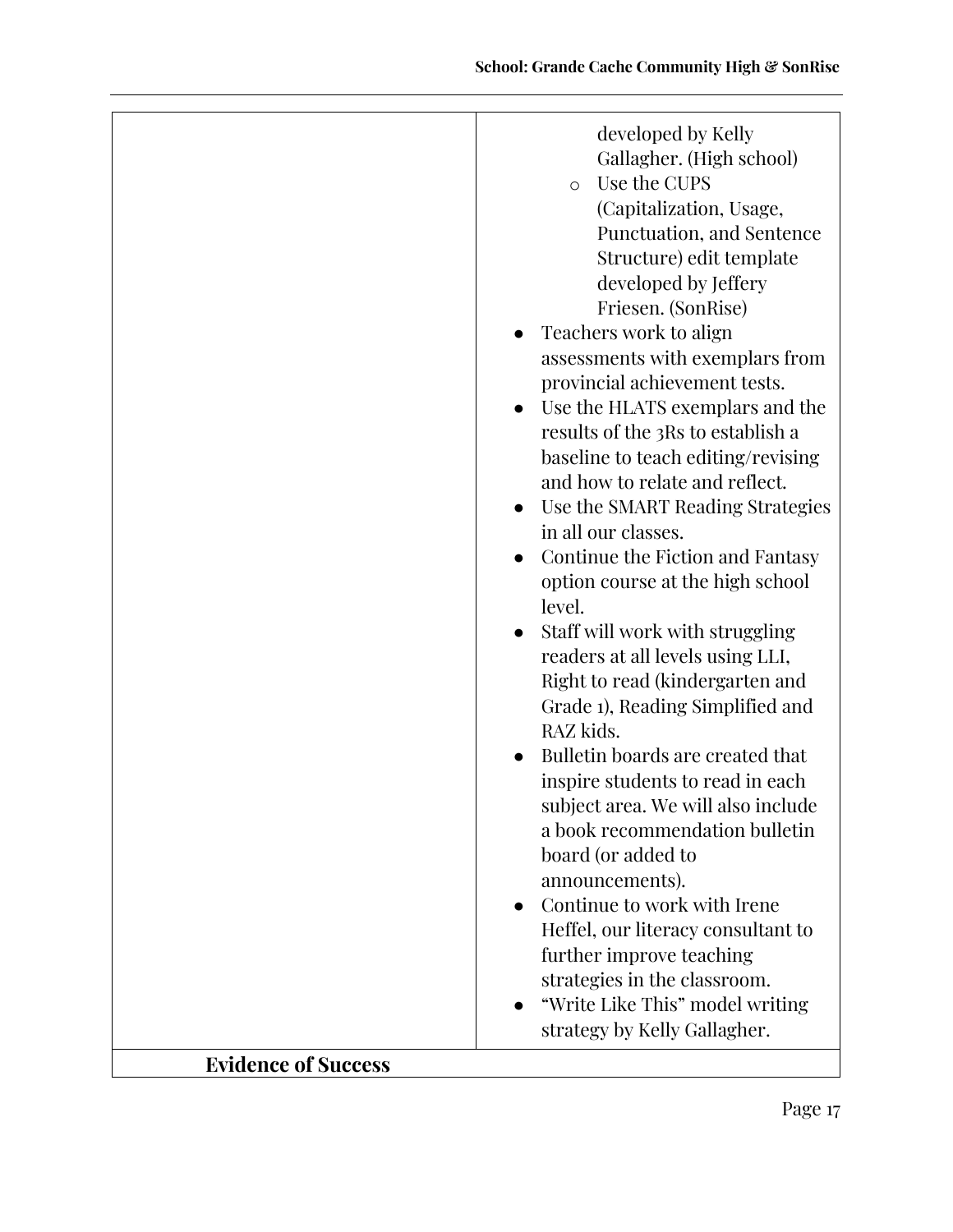- Teachers are actively revising assessment to match provincial testing terminology
- Pictures of student work will be posted in school and virtually.
- K-6 students actively use the RAZ kids reading program in their class.
- PAT and DIP results will improve.
- Irene Heffel has already consulted with all our staff in September and will continue.
- Spring results of the 3Rs.

| <b>NUMERACY SMARTe</b><br>GOAL <sub>2</sub> | <b>STRATEGIES</b>                    |
|---------------------------------------------|--------------------------------------|
| • By June 2021 students will develop        | • Encourage, utilize and push gritty |
| deeper number sense - basic math            | work like multistep problems,        |
| facts, quick-recall skills, and             | essay writing, complex               |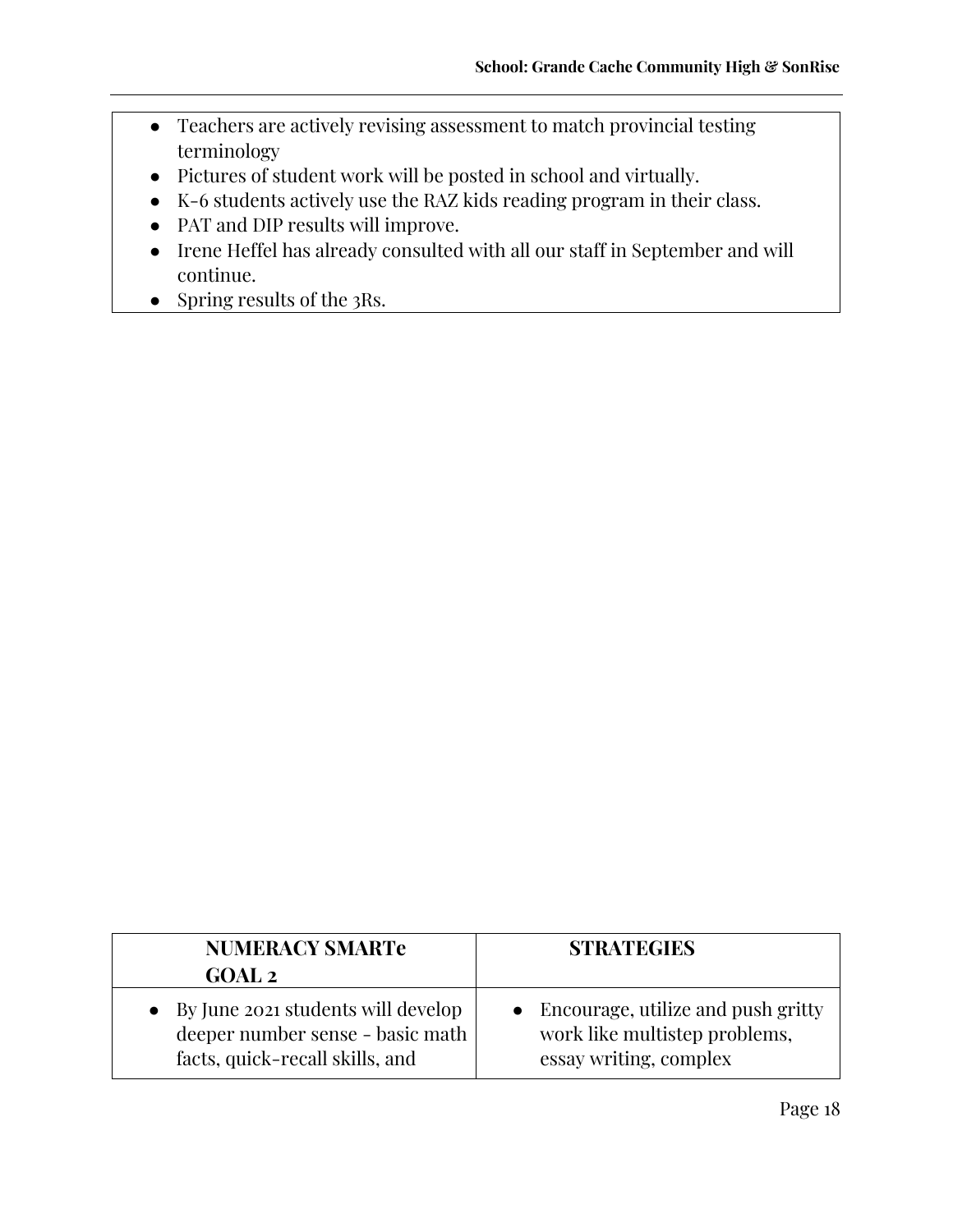| <b>Evidence of Success</b> |
|----------------------------|
|----------------------------|

- Improvement in Mathletics data
- Less pre-teaching required in senior high science classes
- Increased enrollment in 30 level mathematics courses
- Numeracy bulletin boards are visible and engaging to students.
- Students will be more successful in math 10C and math 9 due to the new courses implemented.

# **TEACHING AND LEADERSHIP**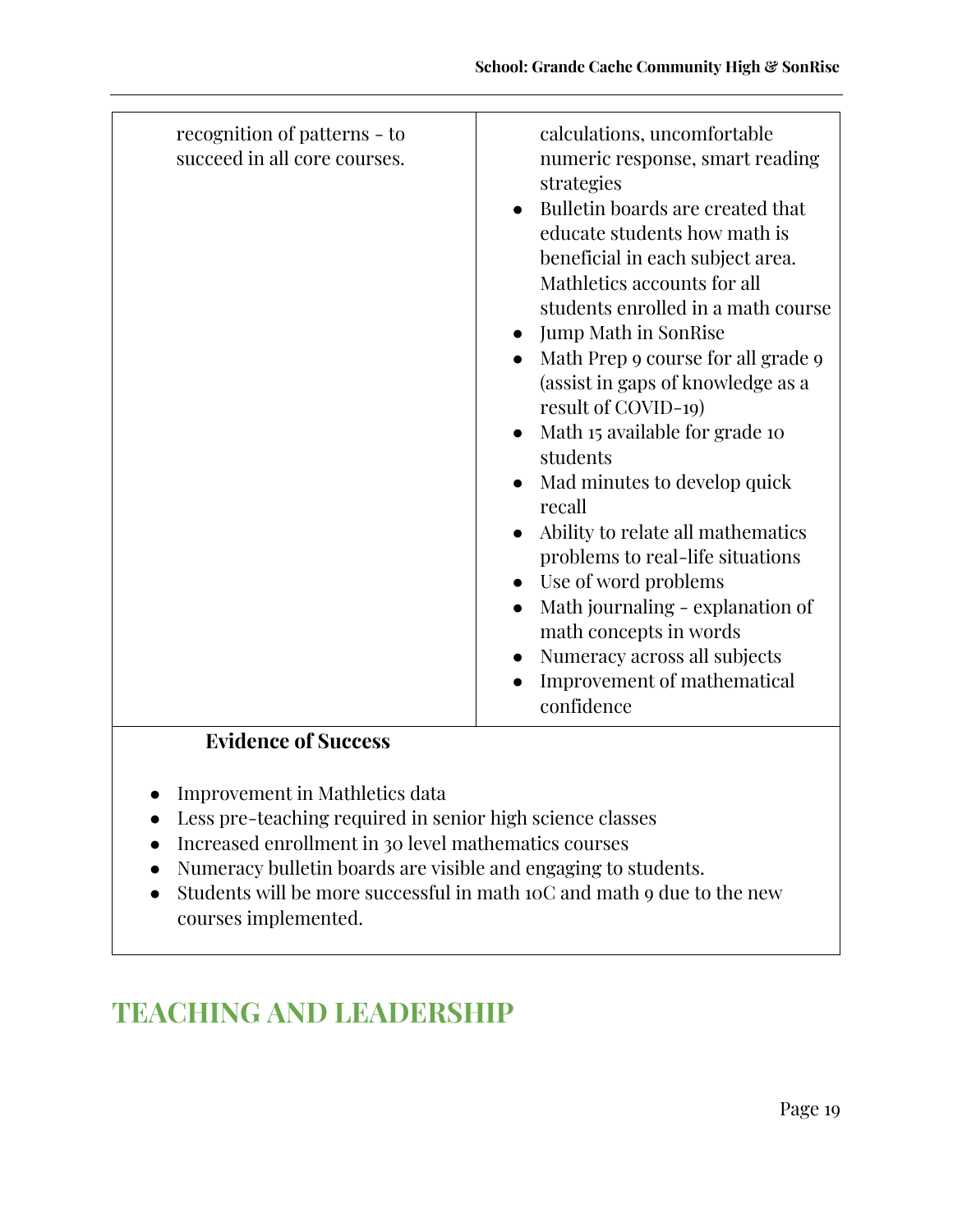| <b>EDUCATION QUALITY</b><br><b>SMARTe GOAL 1</b>                                                                                                                                                    | <b>STRATEGIES</b>                                                                                                                                                                                                                                                                                                                                                                                                                                                                                                                                                                                                                                                                                                                                                                                                                                                                           |
|-----------------------------------------------------------------------------------------------------------------------------------------------------------------------------------------------------|---------------------------------------------------------------------------------------------------------------------------------------------------------------------------------------------------------------------------------------------------------------------------------------------------------------------------------------------------------------------------------------------------------------------------------------------------------------------------------------------------------------------------------------------------------------------------------------------------------------------------------------------------------------------------------------------------------------------------------------------------------------------------------------------------------------------------------------------------------------------------------------------|
| By June 2021 we will improve<br>student and parent understanding<br>of learner expectations and how<br>these directly relate to their future<br>career choice and thus improve<br>student interest. | Relate to classwork to the world<br>that we live in to engage students<br>positively in a way that they<br>believe that what they are<br>learning will help them to be<br>successful in the future<br>Communicate the amazing<br>options we do offer that fall by the<br>wayside on the Accountability<br>Pillar<br>Promote post-secondary<br>programs that give students<br>direction and a goal to work<br>towards while in our building<br>Promote previous students that<br>have gone on to post-secondary<br>(bulletin board; virtual<br>conferences)<br>Teacher's clearly introduce each<br>lesson/unit/project by reviewing<br>learner expectations/outcomes<br>and how these directly relate to<br>skills they will need in their<br>career choice.<br>Continue with Skills Canada as<br>students directly learn and<br>experience trades schools,<br>instructors and journeypeople |
| <b>Evidence of Success</b><br>Students can articulate why they need to learn this.                                                                                                                  |                                                                                                                                                                                                                                                                                                                                                                                                                                                                                                                                                                                                                                                                                                                                                                                                                                                                                             |

- There is improvement on the accountability pillars in terms of education quality.
- Students continue to be involved in Skills Canada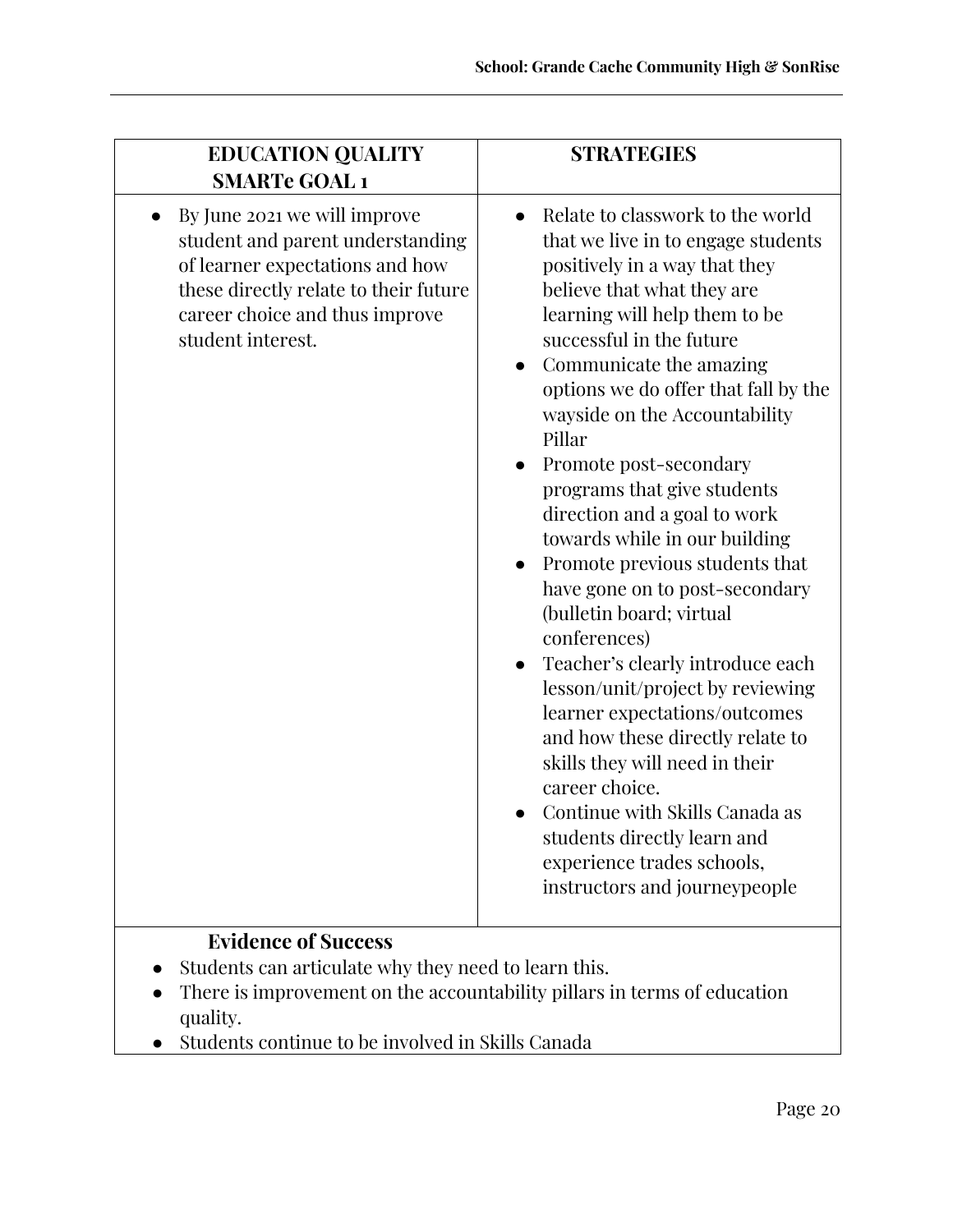| <b>PROFESSIONAL</b><br><b>STRATEGIES</b><br><b>LEARNING,</b><br><b>SUPERVISION and</b><br><b>EVALUATION</b><br><b>SMARTe GOAL 2</b>                                                                                                                                                                                                                                                                                                                                                                                                                                                                                                                                                      |  |
|------------------------------------------------------------------------------------------------------------------------------------------------------------------------------------------------------------------------------------------------------------------------------------------------------------------------------------------------------------------------------------------------------------------------------------------------------------------------------------------------------------------------------------------------------------------------------------------------------------------------------------------------------------------------------------------|--|
| To continue collaborating with all<br>Sharing what each individual<br>staff to build personal and<br>learns through their own<br>collective professional capacities<br>professional growth plans with<br>other staff members.<br>and expertise while adjusting to<br>Having the opportunities to share<br>the COVID parameters.<br>knowledge with others especially<br>strategies for teaching in the<br>quarters system.<br>PG days that support goals.<br>$\bullet$<br>Introducing a PG sharing spot at<br>all staff meetings.<br>Staff members and lead teachers<br>will lead sections of our PG days.<br>Increase internal funding for<br>CUPE to offer more PG in areas of<br>need. |  |
| <b>Evidence of Success</b>                                                                                                                                                                                                                                                                                                                                                                                                                                                                                                                                                                                                                                                               |  |
| Expansion of teaching repertoire for teachers                                                                                                                                                                                                                                                                                                                                                                                                                                                                                                                                                                                                                                            |  |
| Improvement/increase of skill set<br>Teaching are trying new strategies in the long quarter system classes.                                                                                                                                                                                                                                                                                                                                                                                                                                                                                                                                                                              |  |

● Teaching are trying new strategies in the long quarter system classes.

## **LEARNING SUPPORTS**

| <b>SAFE AND CARING</b><br><b>SMARTe GOAL 1</b> | <b>STRATEGIES</b>            |
|------------------------------------------------|------------------------------|
|                                                | • Encourage all students and |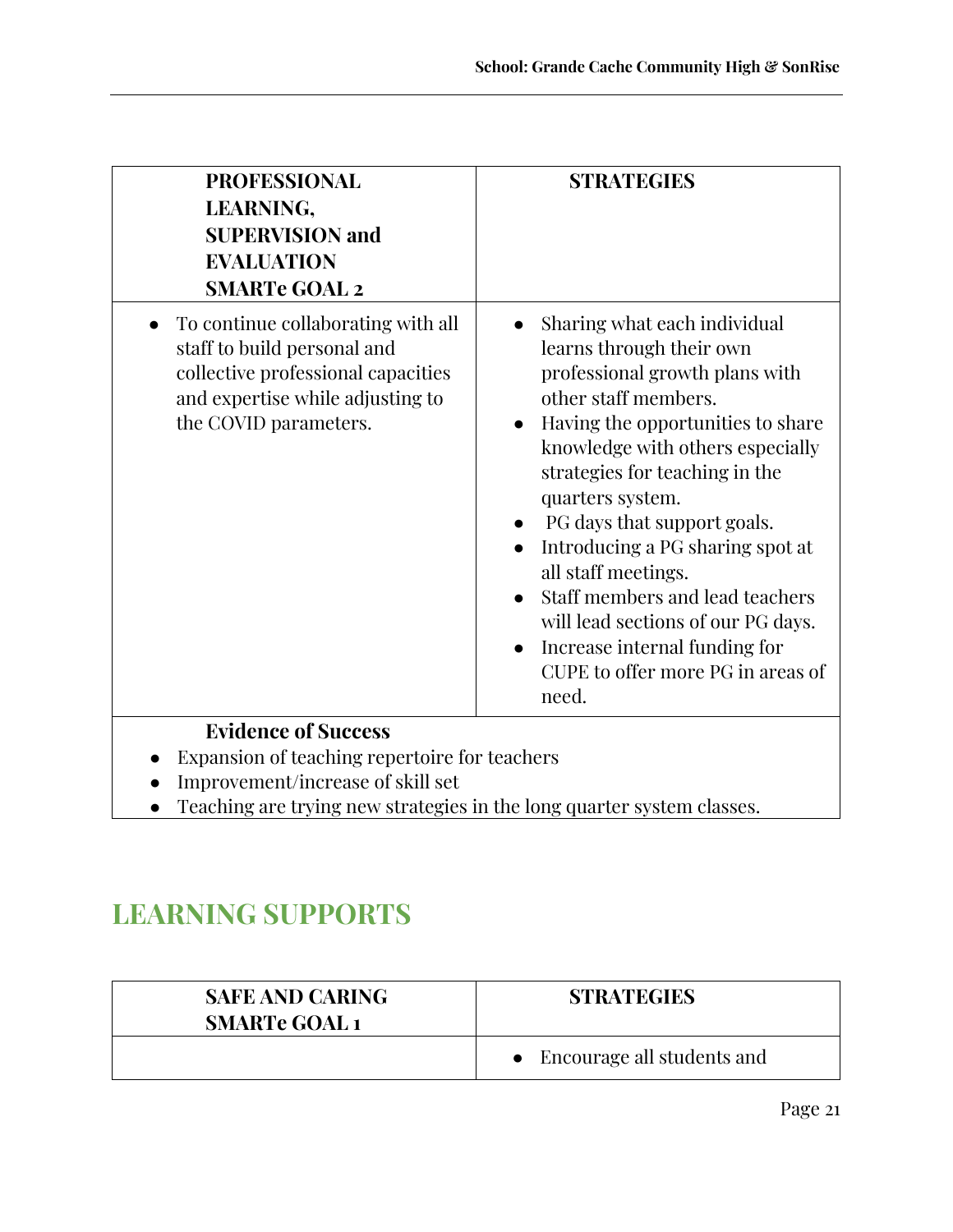● Increase positive coping skills to reduce the anxiety and depression levels of our school community by June 2021.

parents to read and understand COVID protocols and procedures and allow them to ask questions and give feedback to improve our COVID response.

- Utilize our School Team meetings weekly for proactive discussion regarding students we are worried about. (School team consists of Principal, Assistant Principal, Academic Counselor, Learning Support Teacher, Family School Liaison and BEST coach)
- Advocate with community agencies for a wrap-around approach to mental health. Principal, FSLC and BEST coach to attend interagency meetings. Safety plans are built for students who require them.
- Students are encouraged to be self-aware and advocate for themselves when they require help self-regulating.
- Share school and community wellness activities through Facebook, announcements and school messenger.
- Support students who are isolating via Google Classroom.
- Clear and continuous communication with students, parents and community members about Google classroom.
- Support Staff wellness to aid in teachers' mental and physical well being. Wellness Wednesdays staff yoga.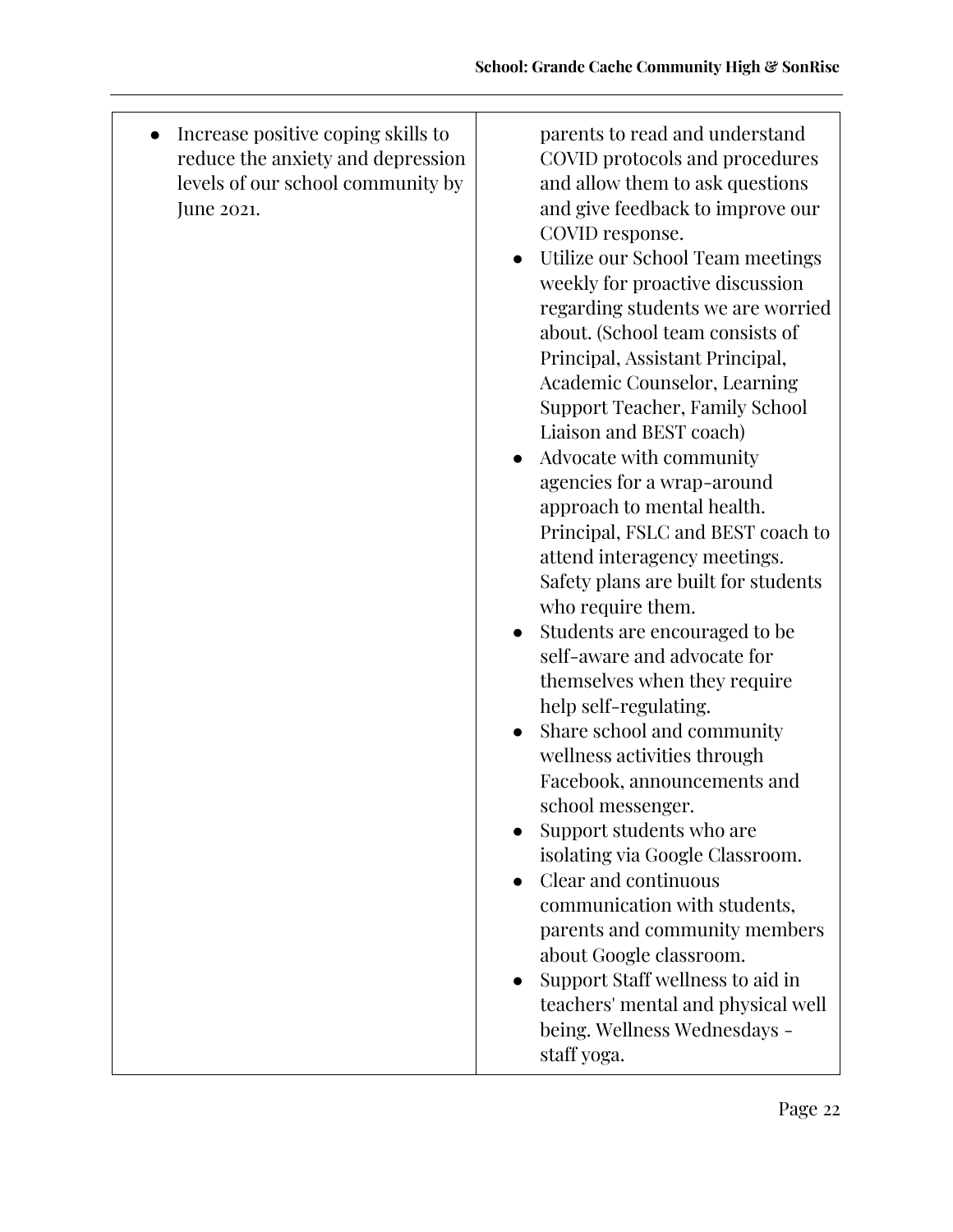| <b>Evidence of Success</b> | Great big Move with ParticiPaction<br>encouraged for students, families<br>and staff.<br>Establish a school wide snack<br>program where bins are available<br>in all classrooms for students who<br>need it. The bins are filled daily<br>when needed.<br>Breakfast is offered to all students<br>in our building.<br>Advocate with community<br>agencies for a wrap-around<br>approach to mental health.<br>Principal, FSLC and BEST coach to<br>attend interagency meetings.<br>Safety plans are built for students<br>who require them.<br>SonRise has monthly assemblies<br>with discussion on initiative,<br>kindness, respect and<br>responsibility. |
|----------------------------|------------------------------------------------------------------------------------------------------------------------------------------------------------------------------------------------------------------------------------------------------------------------------------------------------------------------------------------------------------------------------------------------------------------------------------------------------------------------------------------------------------------------------------------------------------------------------------------------------------------------------------------------------------|
|                            |                                                                                                                                                                                                                                                                                                                                                                                                                                                                                                                                                                                                                                                            |

- School team meets weekly to discuss and support students who may require intervention.
- We see success with the students we speak about at our weekly school team meetings.
- Wrap around approach is occurring for students who require mental help.
- Breakfast and the snack program are being utilized regularly by students.
- Physical self regulation spaces are created and students are conscientiously using them to regulate when they need to.
- Accountability Pillar data will show an improvement in a safe and caring environment.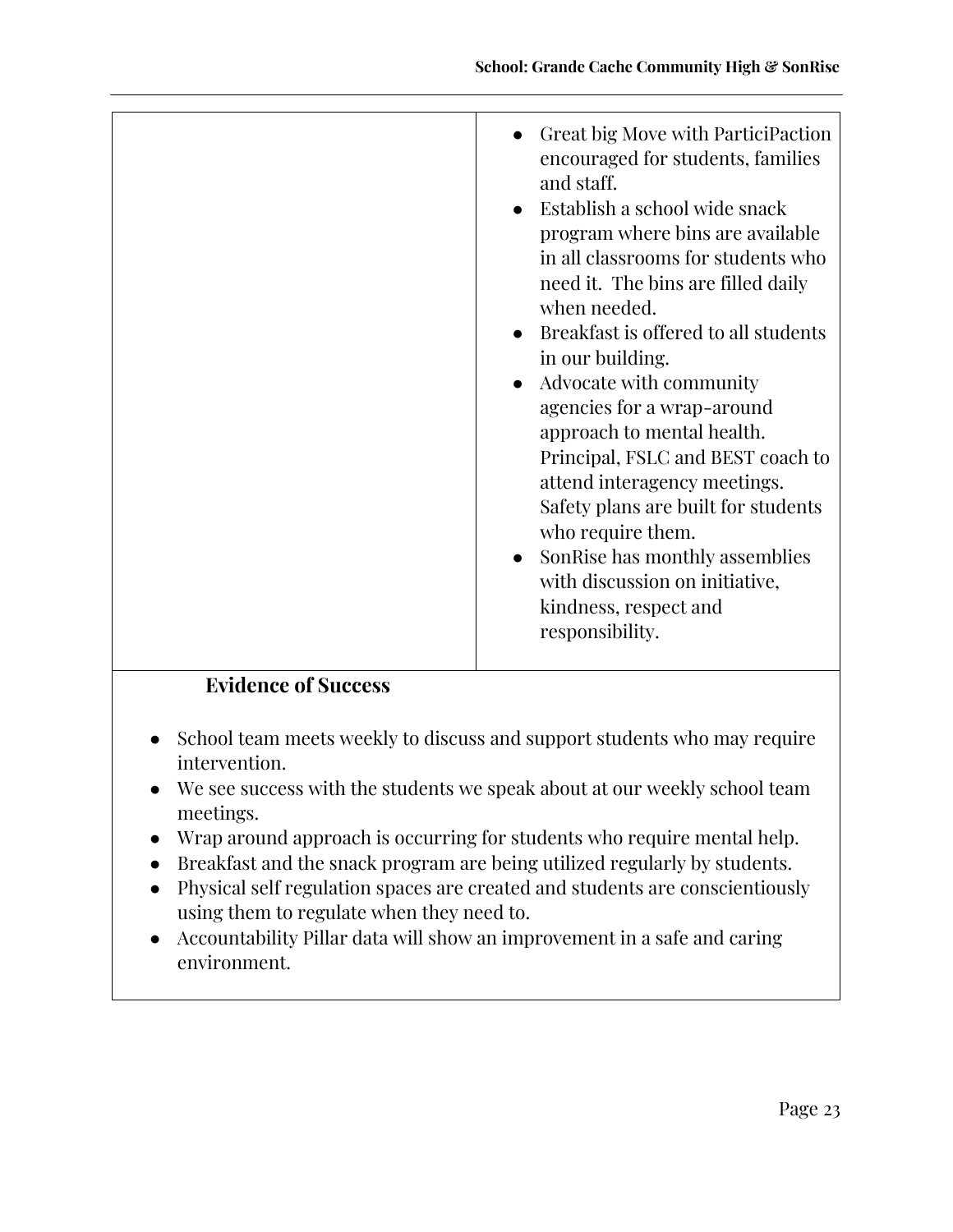| <b>STUDENT INCLUSION</b><br><b>AND</b><br><b>ACCESS TO SUPPORTS</b><br><b>AND</b><br><b>SERVICES</b><br><b>SMARTe GOAL 2</b> | <b>STRATEGIES</b>                                                                                                                                                                                                                                                                                                                                                                                                                                                                                                                                                                                                                                                                                                                                                                                                                                                                                                                    |
|------------------------------------------------------------------------------------------------------------------------------|--------------------------------------------------------------------------------------------------------------------------------------------------------------------------------------------------------------------------------------------------------------------------------------------------------------------------------------------------------------------------------------------------------------------------------------------------------------------------------------------------------------------------------------------------------------------------------------------------------------------------------------------------------------------------------------------------------------------------------------------------------------------------------------------------------------------------------------------------------------------------------------------------------------------------------------|
| Improve and enhance student<br>achievement by providing access<br>to inclusive support services.                             | Edtech and LST will complete and<br>administer training for students<br>and staff to better access and<br>utilize Read and Write Gold and<br>other extensions to better aid<br>students who require support.<br>Use and promote the resources<br>we already have - make support<br>more global - improve readability<br>and accessibility<br>Community links on school<br>website so that we are a "hub" of<br>intel (mental health resources,<br>technology)<br>Include a quick checklist for<br>teachers - to see if a student has<br>the option/permission for<br>accommodations such as a reader<br>or a scribe, access to a laptop,<br>word prediction software,<br>etcetera<br>Use BEST and FSLC as supports in<br>classrooms for anxiety,<br>relationship building, extra help<br>in classrooms to make<br>connections with students, not<br>necessarily in a counselling role,<br>in a "getting to know you better"<br>role. |
| <b>Evidence of Success</b>                                                                                                   |                                                                                                                                                                                                                                                                                                                                                                                                                                                                                                                                                                                                                                                                                                                                                                                                                                                                                                                                      |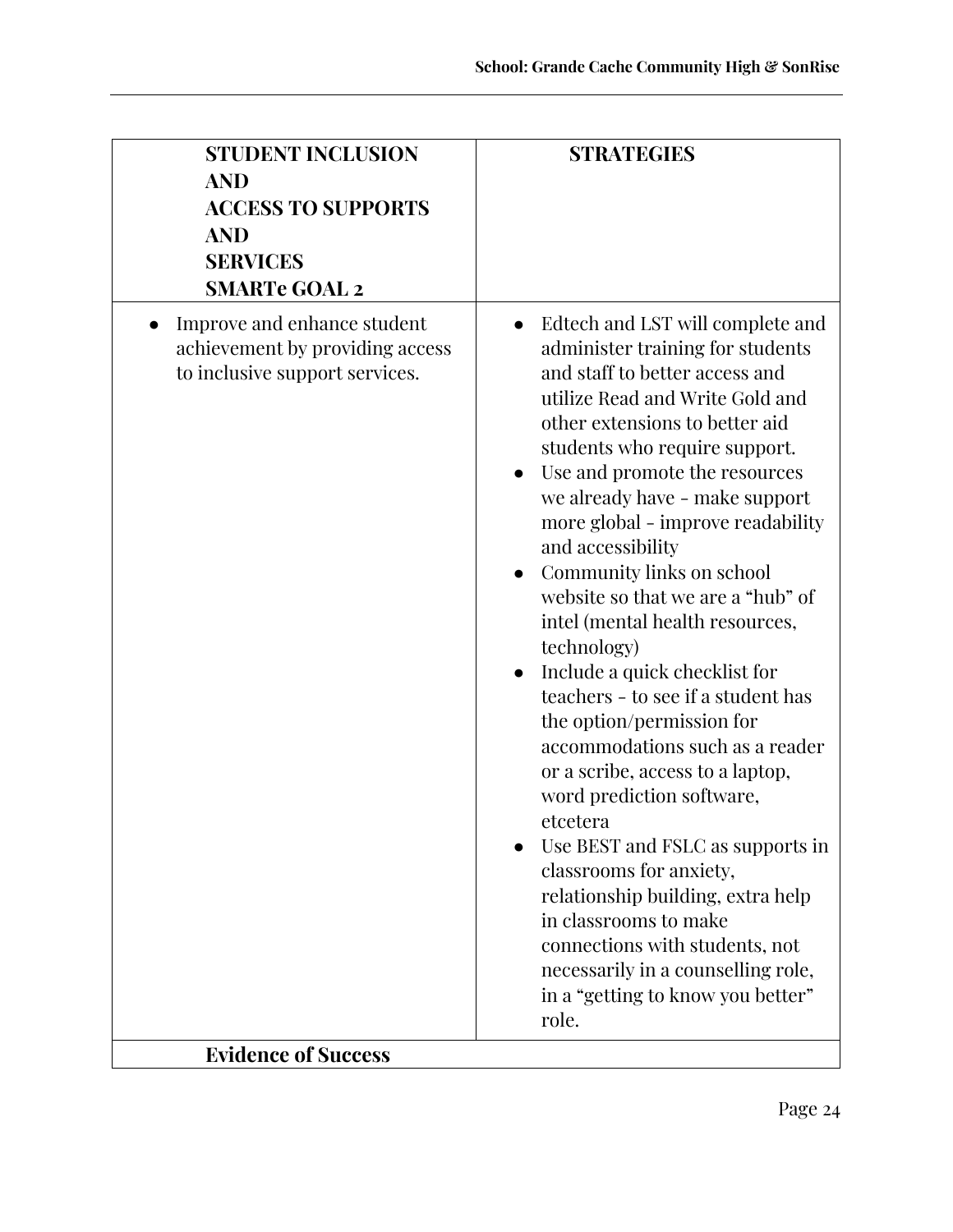- Increased student/staff use of technologies
	- o read/write gold, mercury reader
- Our inclusive support services are being used on a regular basis
- Students show increased comfort level with staff in classrooms and elsewhere
- Relationship building between all students and staff within our school community is evident.

### **Professional Growth**

Professional Learning responds to and reflects individual, school and district needs · supports both short and long-term goals · includes on-going self-assessment and reflection · reflects a commitment to continuous professional growth · provides opportunities for collaboration· improves practice to enhance student learning.

#### **We believe professional learning is the responsibility of the individual, school and division.**

Data guides the decisions in both the division and the school. Your data analysis assists you in setting SMARTe goals for your school and for staff professional growth as articulated in your School Continuous Improvement Plan (SCIP). The professional learning needs that your instructional leadership team identify should stem from the data analysis that was completed.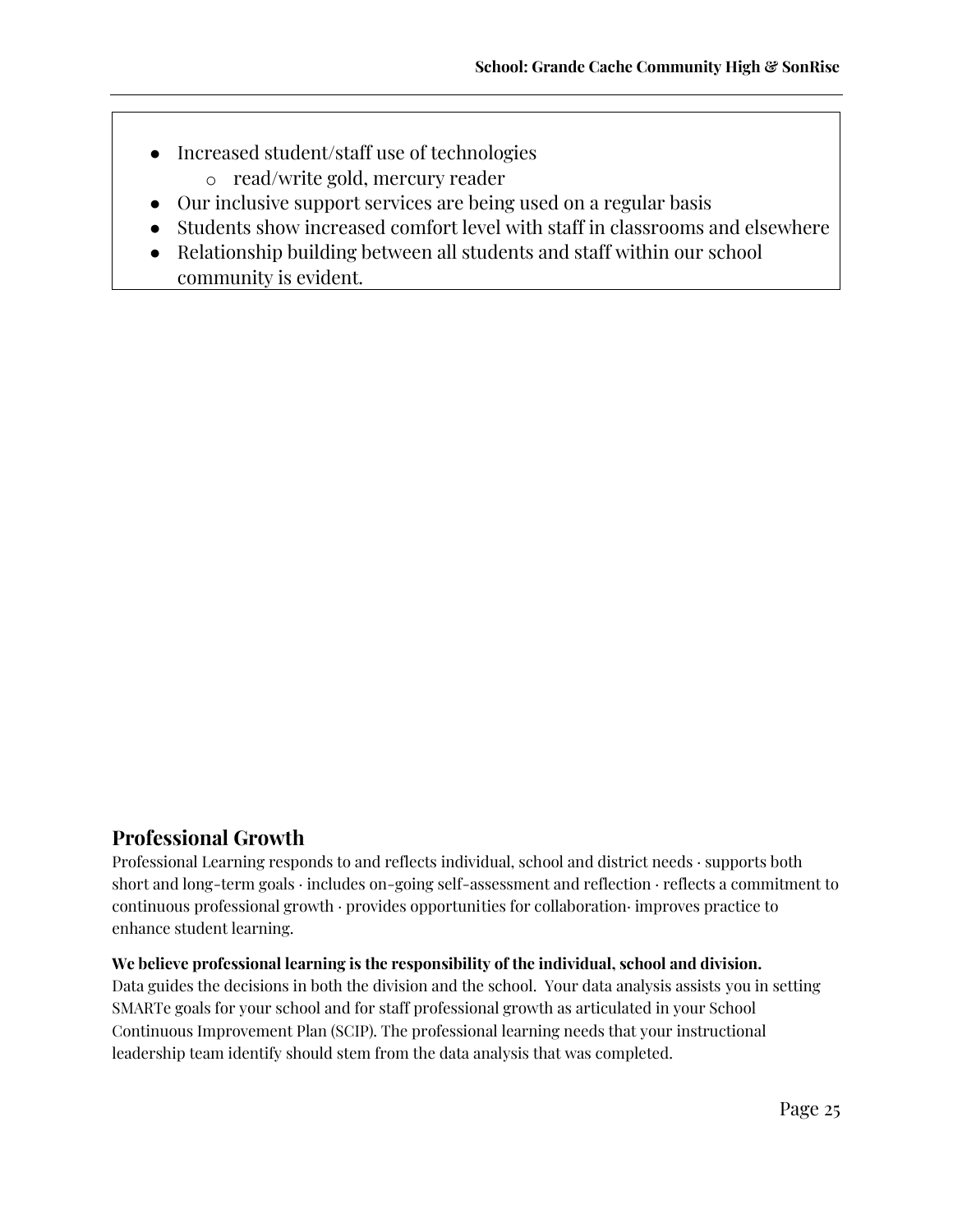#### **Instructional Leadership Team**

Your Instructional Leadership Team is the group that will help design and deliver the professional learning activities throughout the year. When planning for professional learning, you must consider how the learning will target the needs identified above and what evidence you will see in classrooms both in teaching practice and student learning.

#### **Division Professional Learning Days**

This section is where you will plan the details of your professional learning dates. Professional Learning dates should explore teaching and learning strategies focused on those areas identified in your data.

| Date              | <b>Focus</b>                                                                            | <b>Audience</b>                     | <b>Activities Planned</b>                                                                                                             |
|-------------------|-----------------------------------------------------------------------------------------|-------------------------------------|---------------------------------------------------------------------------------------------------------------------------------------|
| September 2, 2020 | Numeracy &<br>Literacy                                                                  | Teaching &<br><b>Support Staff</b>  | Kick Off Event                                                                                                                        |
| October 23, 2020  | Data and<br>Instructional<br>Focus                                                      | <b>Teaching Staff</b>               | Data gap analysis:<br>parent/teacher/<br>student.                                                                                     |
|                   | Mental Health<br><b>PASI</b>                                                            | <b>Support Staff</b><br>Secretaries | <b>Virtual Meet</b><br>Virtual Meeting with<br>Shirley                                                                                |
| November 27, 2020 | Health $\mathcal{E}$<br>Wellness/<br>Indigenous<br>supports/<br><b>Technology focus</b> | Teaching &<br><b>Support Staff</b>  | Ed Tech sessions<br>Discussion around<br>supporting our<br>indigenous learners.<br><b>Health and wellness</b><br>activities for staff |
| March 5, 2020     | Math & Literacy<br>focus                                                                | <b>Teaching Staff</b>               | <b>TBD</b><br>possible link up with<br>other same grade<br>teachers across the<br>division.                                           |
|                   |                                                                                         | Support Staff                       | Inclusive ed sessions                                                                                                                 |